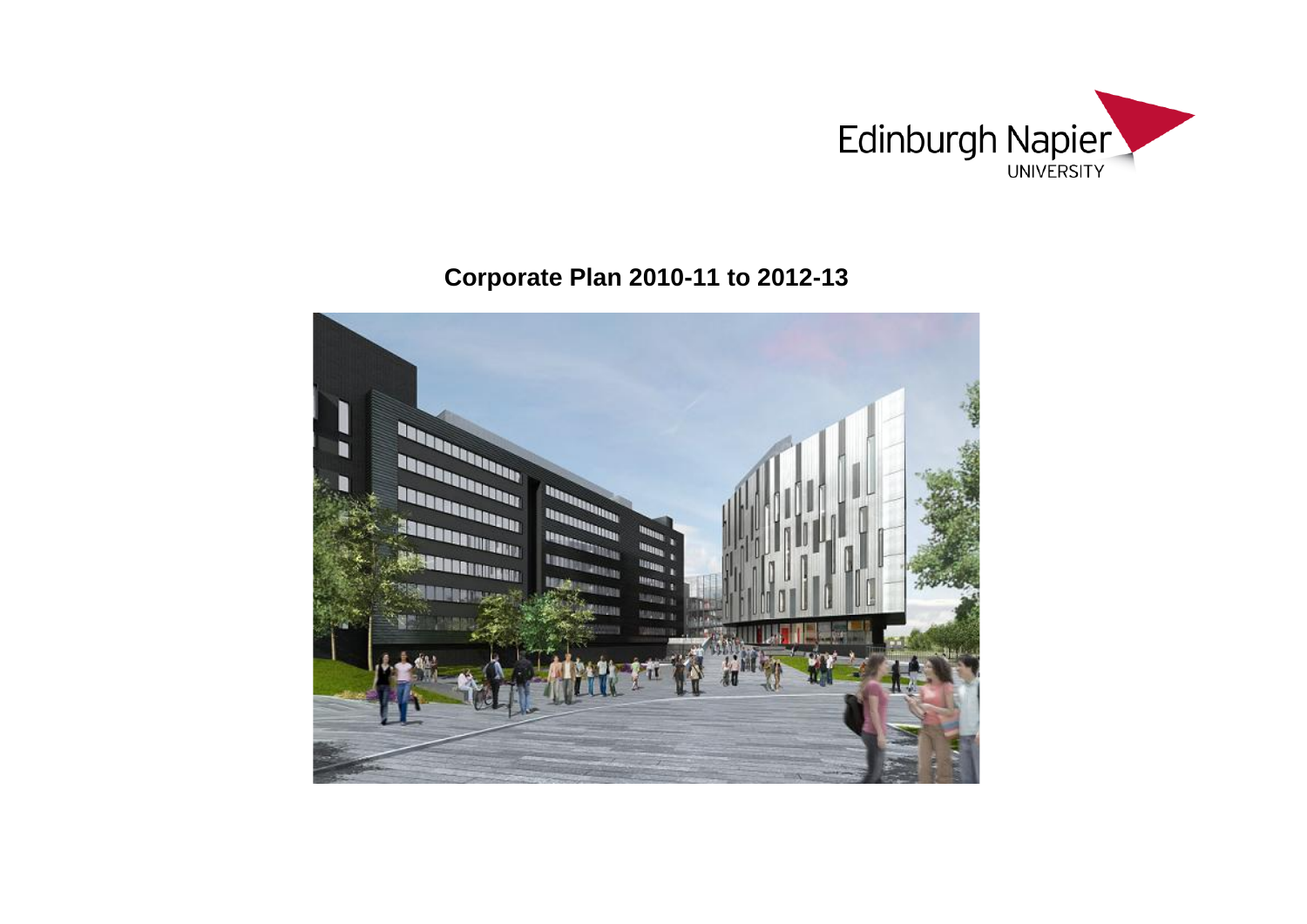| Version:            | 2.2                |
|---------------------|--------------------|
| Status:             | <b>Final</b>       |
| <b>Last Edited:</b> | 15th June 2010     |
| By:                 | <b>Don Rintoul</b> |
| <b>Circulation:</b> | <b>All Staff</b>   |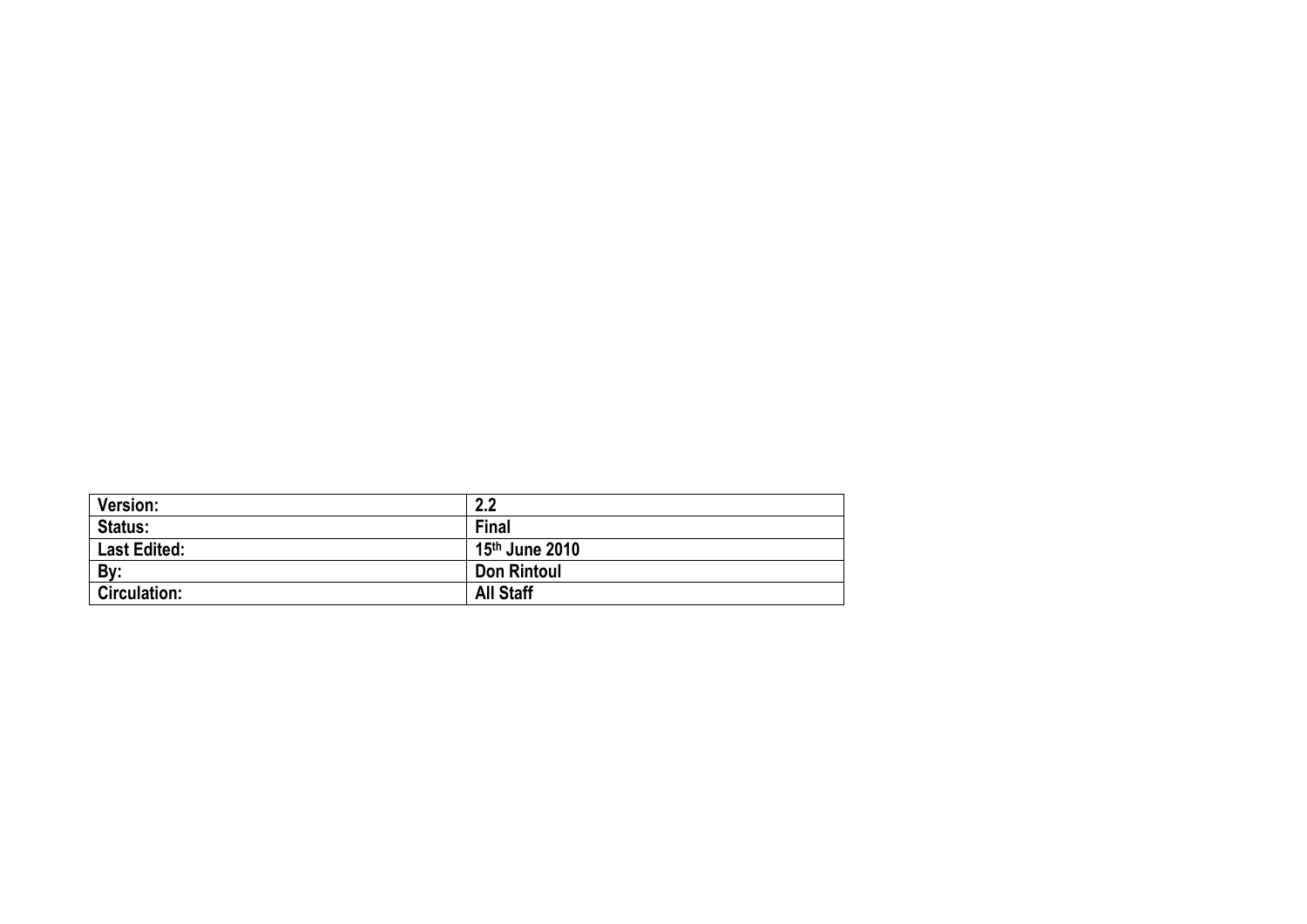### **EDINBURGH NAPIER UNIVERSITY**

## **CORPORATE PLAN 2010-2013**

## **1. Foreword**

- 1.1.Edinburgh Napier University's vision is to become established as one of the leading, modern, professional universities in the United Kingdom. Following a Strategic Review conducted during 2008-09, a Strategy has been agreed through which that vision will be delivered by 2015. Our Strategy commits us to delivering an accessible and flexible, high quality student experience; to supporting excellent applied research; to significant and sustainable growth; to increased efficiency and a reduced dependence on exchequer income.
- 1.2.The Strategy sets out six key strategic objectives:
	- 1. To be academically excellent
	- 2. To develop confident, employable graduates
	- 3. To create, exploit and transfer knowledge
	- 4. To be an international university
	- 5. To be a preferred partner
	- 6. To achieve the highest organisational standards
- 1.3.The University is one year into the university Strategy to 2015 and the rolling three-year Corporate Plan. This revised Corporate Plan draws together the operational plans prepared by the University's Faculties and Service Departments and shared across the University in December-February 2010. The revised Plan has also taken into account direct input from members of Principal's Executive Group and some other staff over the March-May period 2010.

## **2. Implementation of the Corporate Plan – Progress to Date**

- 2.1.It is important to reflect on progress to date in implementing the Strategy and the actions and priorities that remain.
- 2.2.In the academic year 2009-10, the enrolled student population at the University reached an all-time high. By April 2010, around 17,500 students were enrolled across all modes and stages, in the UK and on the campuses of overseas partners.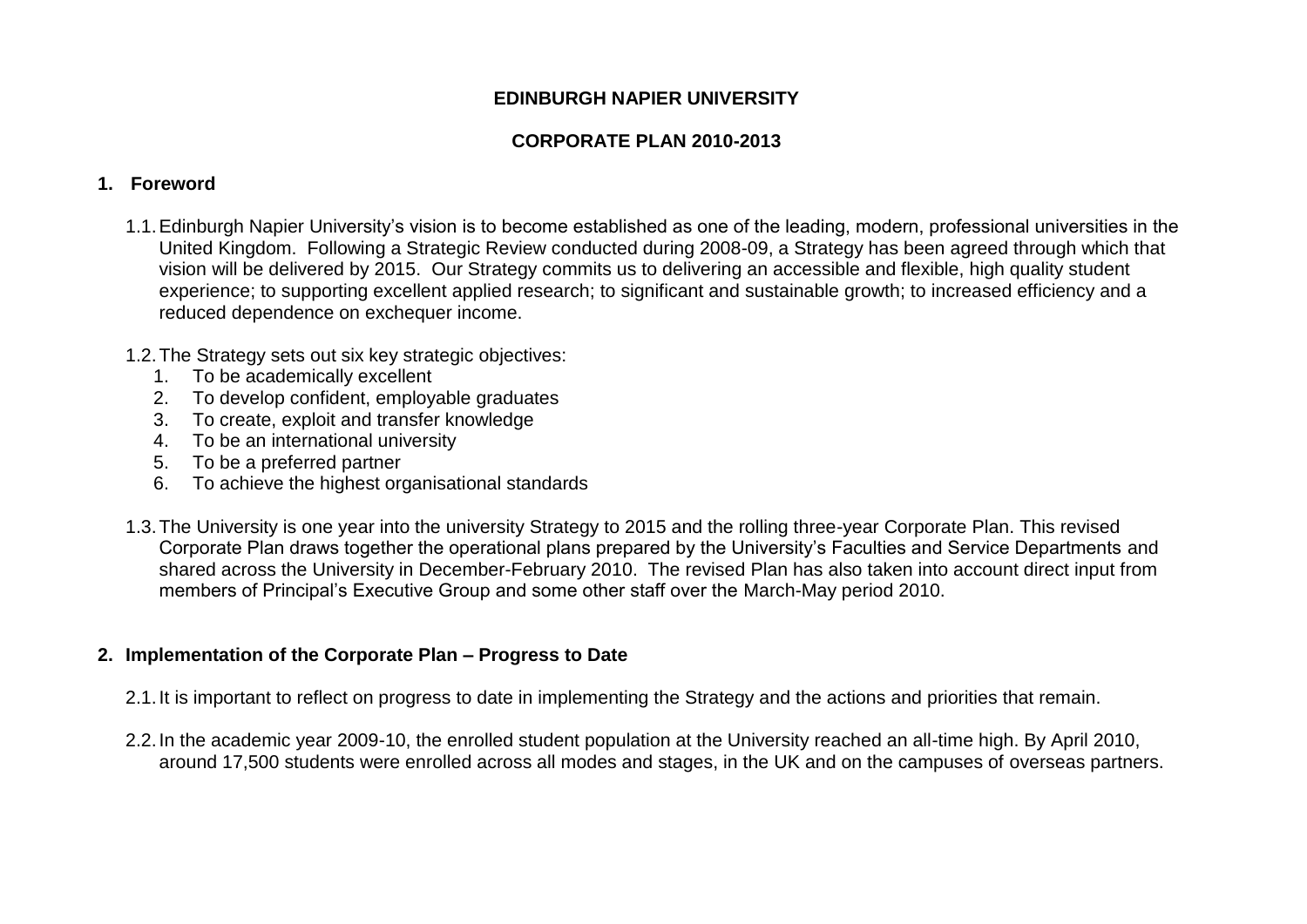The University's application volumes are also at an all-time high, with over 50% year-on-year growth in (like-for-like) applications for places in academic session 2010-11. Outcomes for our graduates remain strong, with Edinburgh Napier being ranked amongst the top ten UK HEIs for graduate employability. The University continues to develop research capacity and the transfer of knowledge to businesses.

2.3.In 2009-10 so far, the University has achieved some notable successes:

- The launch of nine Institutes, which will enable cross-disciplinary research and knowledge transfer in the University's areas of strength aligned with the needs of Scottish society, culture and the economy and Scottish Government policy goals;
- Achieved stretching targets for international student numbers on campus here in Scotland, as well as undergraduate SFCfunded targets;
- Growth in specific strands of non-publicly sourced income, including that from academic programmes delivered overseas and associated student numbers;
- Applications received via UCAS are up over 50% on 2009 volumes:
- Key initiatives such as name change, 20 credits and change in the academic year have been embedded, with positive impacts on applications and student retention;
- Ongoing organisational and facilities development, such as preparation for faculty move to Sighthill for January 2011;
- Some key learning /teaching, research and knowledge transfer successes including the Queens Anniversary Prize awarded to Edinburgh Napier (Building Performance Centre) for innovative housing construction.

2.4.Some key areas remain for performance improvement:

- The University's overall dependence on public funding for income remains high;
- Student non-continuation rates remain high compared with Scottish and UK averages and compared with the University's HESA benchmark;
- Managing costs; and
- Systematically making use of student feedback in the process of continuous improvement.
- 2.5.The plan review process together with the Corporate Risk Review has highlighted the following future priorities, with a focus on academic year 2010-11:
	- Manage costs whilst safeguarding and improving value delivered to students, businesses and other stakeholders;
	- Ensure successful transition to Sighthill;
	- Ensure targets for international students are met within the new operating framework of Points-Based Immigration;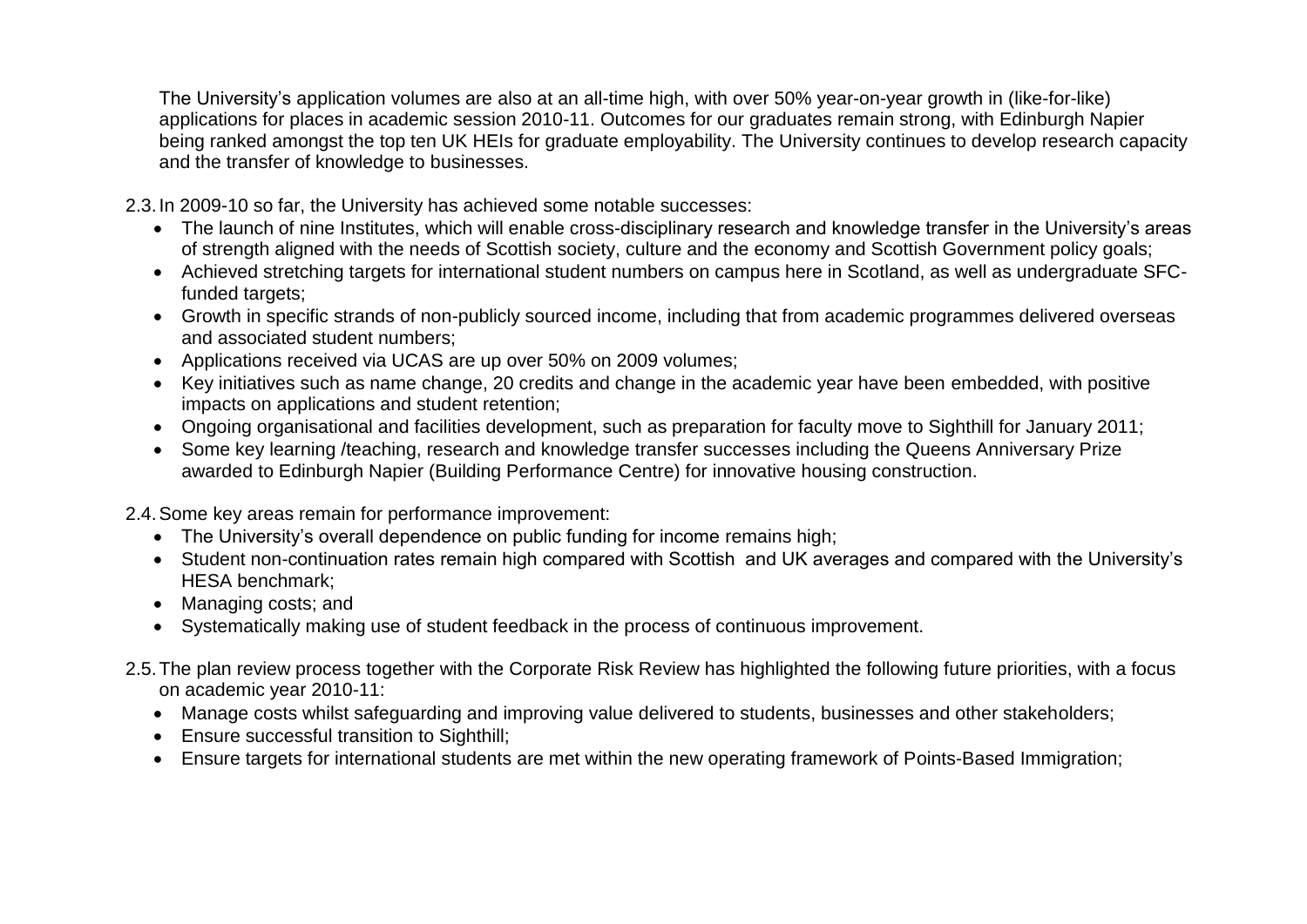- Increase commercial income from overseas delivered programmes, knowledge transfer activity, commercial research contracts and CPD delivery;
- Seek feedback from students, using channels such as the National Student Survey, and use this feedback to improve education delivery and facilities for students; and
- Achieve overall student targets whilst safeguarding commitments to partners and widening access objectives.
- 2.6.These achievements, performance issues and future priorities should be set against the dynamic and challenging context represented by the fragile global economic recovery. In March 2010 the University received confirmation of funding from the SFC between August 2010 and July 2011. Although this represents only a small real terms drop on SFC funding in 2009-10, future funding outcomes (including for the April to August period of academic session 2010-11) are likely to be subject to significant cuts.
- 2.7.The impact of the economic recession from which the UK is only now emerging will be evident in public spending levels for the next 12-15 years (Scottish Government Chief Economic Adviser, April 2010). However, the recession and its residual impacts also impact on the level and nature of business demand for CPD and knowledge transfer, on demand for UK higher education from international students, on the attractiveness of higher education for UK students and on employment prospects for the University's graduates.
- 2.8.This presents a challenge to the University. However, political support for higher education remains high and the expectations for the sector to deliver are high. This is demonstrated by recent UK and Scottish Government policy, as well as by business plans of agencies such as the SFC and Scottish Enterprise.

### **3. Structure of the plan**

- 3.1.The University's Strategy sets out six key Strategic Objectives. The Sub-Objectives we will adopt and the priority Actions we will engage in to deliver our strategic objectives over the next three years are set out in this Corporate Plan. The abbreviated Actions are contained in the body of the Plan. The full text of each Action is contained in appendix E (available as a separate document).
- 3.2.For the most part, this document does not specify the operational detail of how individual Faculties and Services will contribute to delivering our objectives. The Sub-Objectives and Actions should therefore be seen in the context of the more detailed measures which are set out in the University's thematic strategies (**Appendix A**, contained at the back of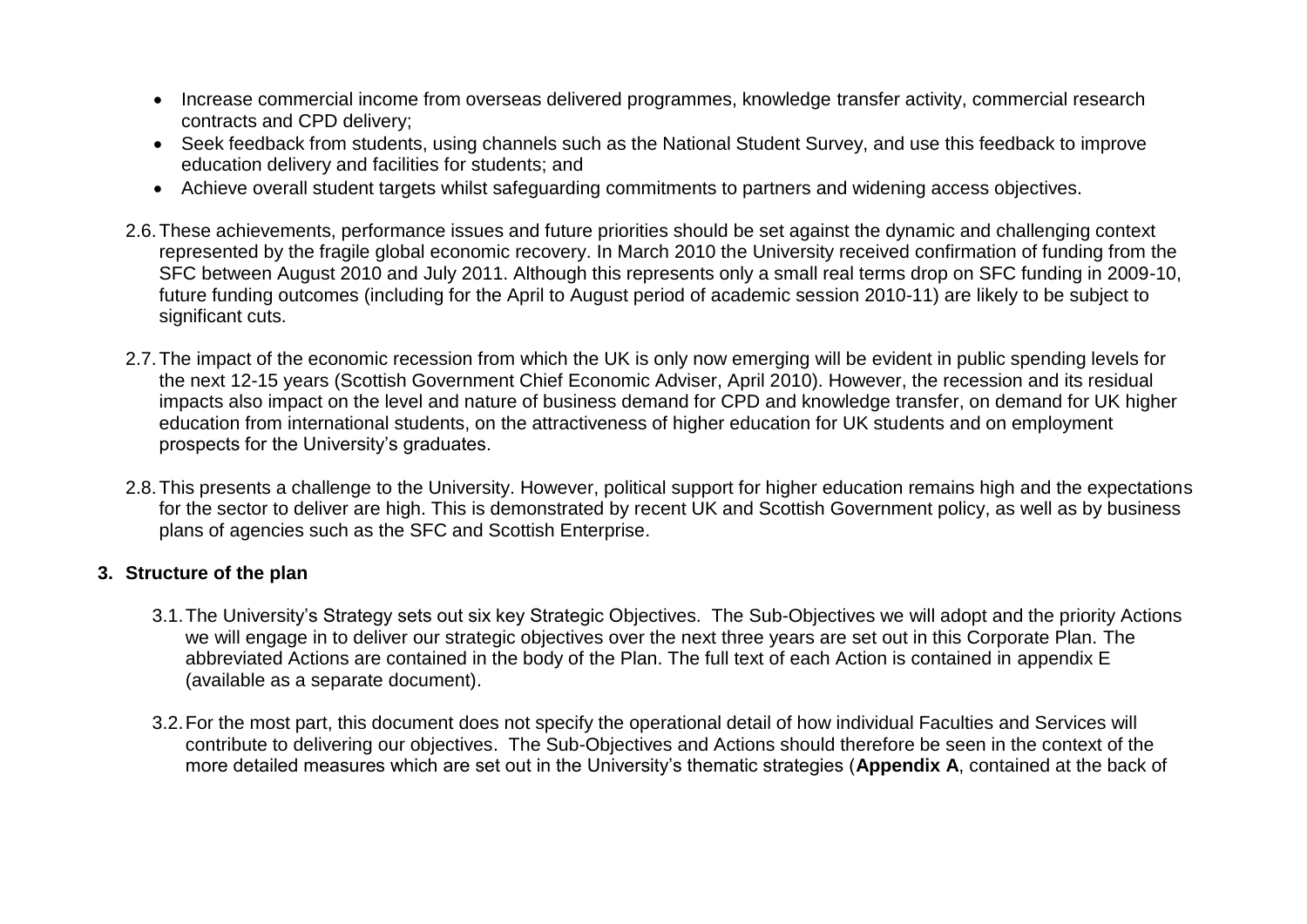this document), the operational plans which are drawn up and annually reviewed by Faculties and Service Departments; and the University's risk register (the register is available in **Appendix B**. *Note this is the Risks from the draft register that was tabled at Audit Committee in May. The register will go to Court for approval in June 2010*).

3.3.This document summarises our focus, particularly looking forward to 2010-11 and beyond that towards 2012-13. It will be reviewed and updated annually in the light of achievement and changing circumstances.

#### **4. Measuring performance**

4.1.In June 2009 the University agreed top level Key Performance Indicators through which it will track its progress towards achieving the vision and key strategic objectives set out in its Strategy to 2015. These are set out in **Appendix C** (contained at the back of this document). Detailed performance measures relating to the Sub-Objectives and Actions in this Corporate Plan covering 2009-10 to 2011-12 are set out in **Appendix D** (available as a separate document). Information on the University's performance in academic year 2009-10 will be collated in November and the updated performance measures will be analysed and reported in November /December 2010. The baseline measures will also be made available on the following link from mid-June onwards [www.url.napier.ac.uk/CorporatePlanMeasures.](http://www.url.napier.ac.uk/CorporatePlanMeasures)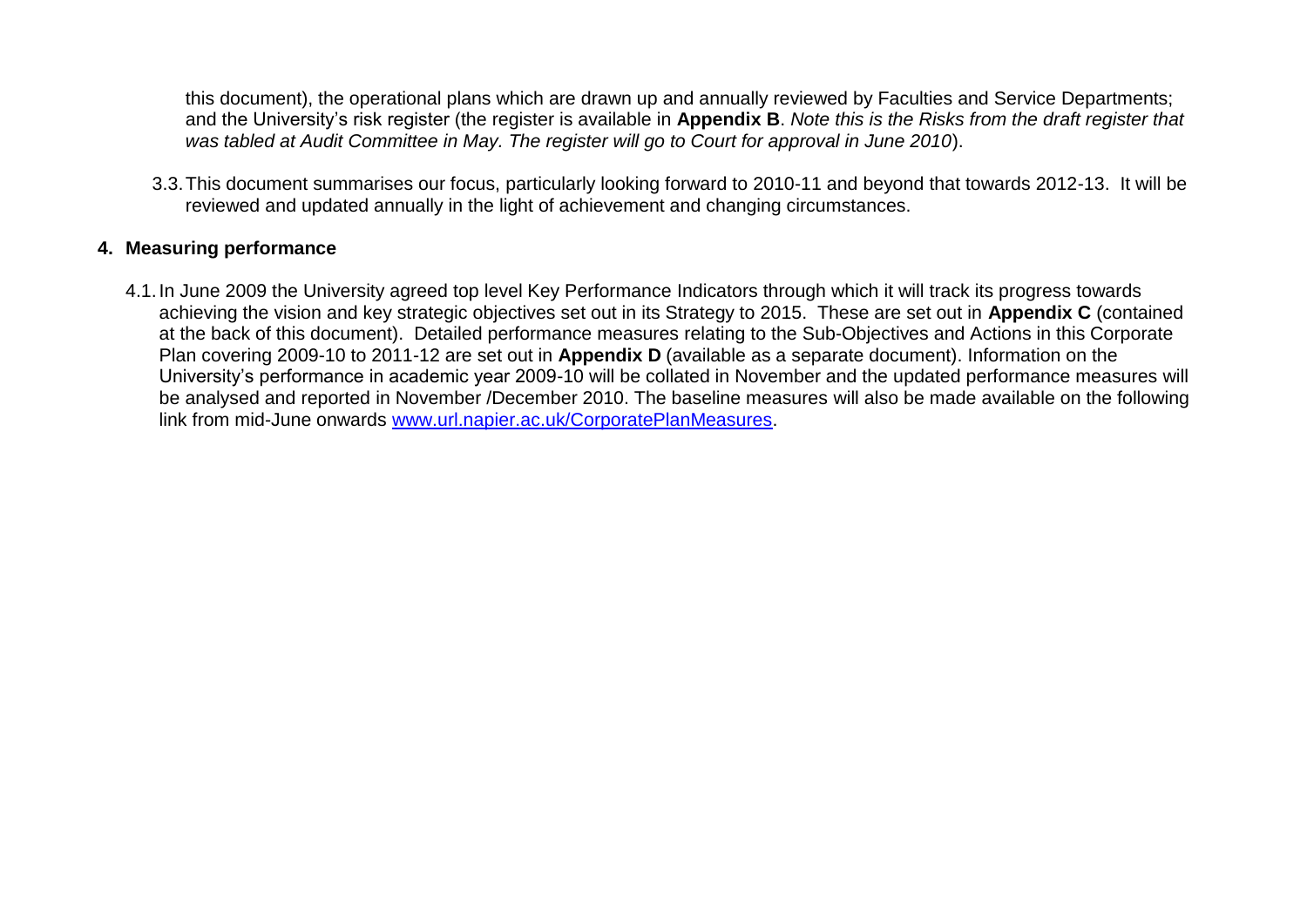## **5. The Corporate Plan Actions**

### Strategic Objective One: *To be academically excellent*

5.1.Edinburgh Napier University will be academically excellent through delivering a portfolio of courses which are informed by our applied research and which meet the identified needs of learners, employers and the economy and society more widely. We aim to deliver a high quality and flexible student experience which will be seen as a characteristic of this university, which fosters confidence, promotes citizenship and enhances the social capital and employability of our students.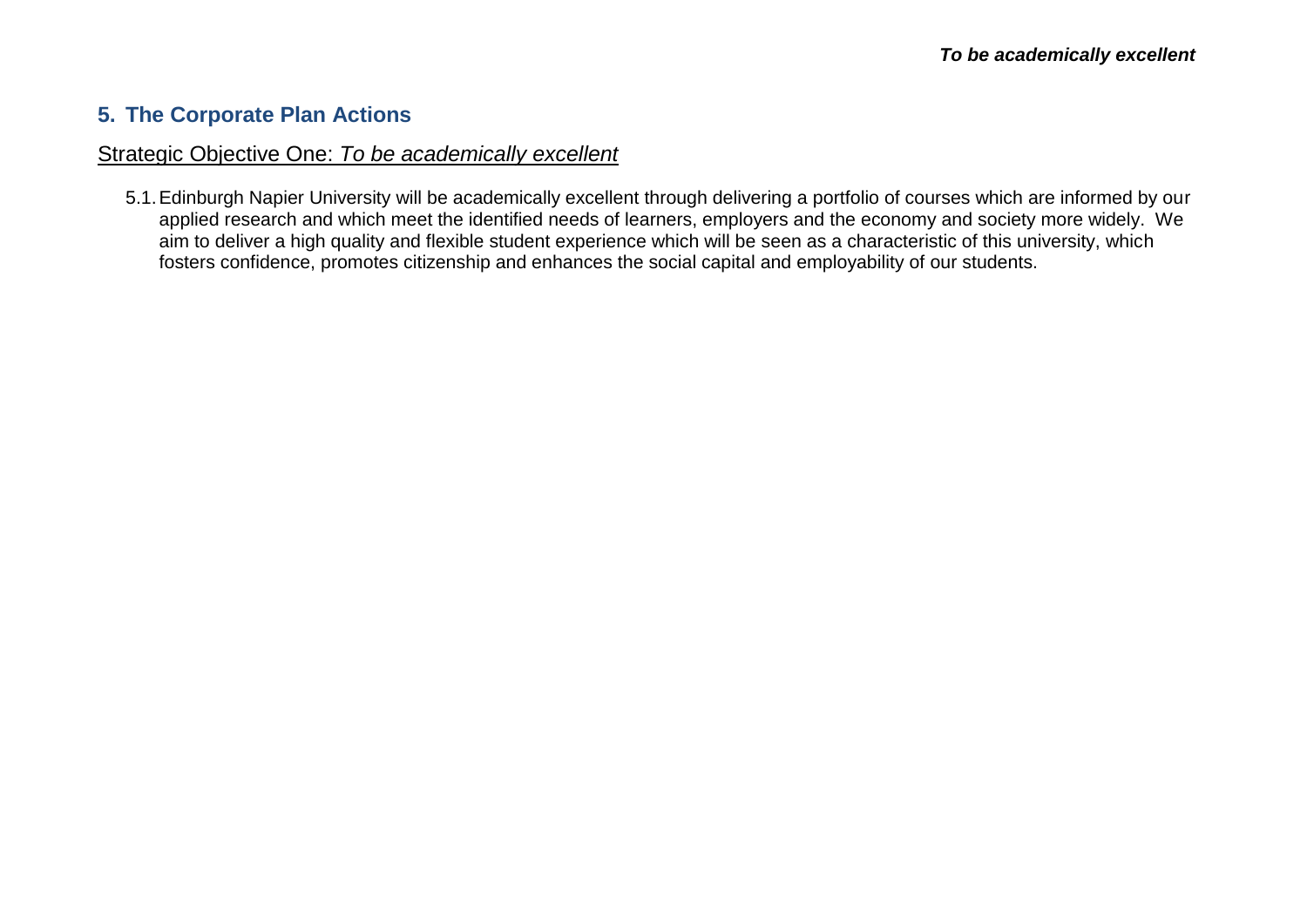|    | <b>Sub-Objectives</b>                                                                                                                                                                                                                                    |                | <b>Actions</b>                                                   | Ref.            | <b>Lead</b>                | <b>KPIs</b>      | <b>Risks</b>   |
|----|----------------------------------------------------------------------------------------------------------------------------------------------------------------------------------------------------------------------------------------------------------|----------------|------------------------------------------------------------------|-----------------|----------------------------|------------------|----------------|
| 1. | To continually review our academic portfolio to ensure                                                                                                                                                                                                   | a.             | Review and consolidate academic portfolio                        | 1a              | VP(A)                      | 1.1, 1.2         | 13             |
|    | that it is contemporary, relevant and meets market                                                                                                                                                                                                       | b.             | Explore potential of foundation degrees                          | 1 <sub>b</sub>  | VP(A)                      | 1.1, 1.2         | 13             |
|    | demands.                                                                                                                                                                                                                                                 | c.             | Grow postgraduate population                                     | 1 <sub>c</sub>  | <b>Faculty Deans</b>       | 1.1, 6.1         | 3              |
| 2. | To develop the concept of the Edinburgh Napier<br>Academic Signature, described in our Strategy, as our<br>guiding concept for investment in new programmes.                                                                                             | d.             | Embed Academic Signature in programme<br>approval process        | 1 <sub>d</sub>  | VP(A)                      | 1.2              | 13             |
| 3. | To expand interdisciplinary activity across Schools<br>and Faculties.                                                                                                                                                                                    | e.             | Use SIF to promote cross faculty /school<br>programmes           | 1e              | <b>Faculty Deans</b>       | 1.1, 1.2         |                |
| 4. | To increase the flexibility of our curriculum structures                                                                                                                                                                                                 | f.             | Develop co-curricular modules                                    | 1f              | VP(A)                      | 1.2, 1.3         |                |
|    |                                                                                                                                                                                                                                                          | g.             | Organise postgraduate provision into suites                      | 1 <sub>g</sub>  | <b>Faculty Deans</b>       | 6.1              | 3              |
| 5. | To embed Continuing Professional Development<br>opportunities in our undergraduate and postgraduate<br>curriculum                                                                                                                                        | h.             | Develop CPD offering                                             | 1 <sub>h</sub>  | VP(A)                      | 3.3              | 5              |
| 6. | To work with partners to promote wider access and                                                                                                                                                                                                        |                | Develop relationships with colleges                              | 1i              | VP(A)                      | 5.1              | $\overline{7}$ |
|    | pathways through tertiary education at home and<br>abroad.                                                                                                                                                                                               | j.             | Use scholarships to support widening access                      | 1j              | Director (D)               | 5.1              | $\overline{7}$ |
| 7. | To work with partners at home and abroad to enrich<br>the development of our academic portfolio.                                                                                                                                                         | Ť.             | Develop relationships with colleges                              | 1i              | VP(A)                      | 5.1              | $\overline{7}$ |
|    |                                                                                                                                                                                                                                                          | k.             | Embed ELIR 2006 outcomes                                         | 1k              | VP(A)                      | 1.2              | 13             |
|    |                                                                                                                                                                                                                                                          |                | <b>Review LTA strategy</b>                                       | $\overline{11}$ | VP(A)                      | 1.2, 2.2         | $\sim$         |
|    |                                                                                                                                                                                                                                                          | m.             | Widen participation in LTA                                       | 1 <sub>m</sub>  | VP(A)                      | 1.2, 2.2         | $\sim$         |
|    |                                                                                                                                                                                                                                                          | n.             | Develop staff in relation to LTA                                 | 1n              | VP(A)                      | 1.2, 2.2         |                |
| 8. | To continue to employ an enhancement led approach<br>to delivering programmes of the highest quality.                                                                                                                                                    | O <sub>x</sub> | Monitor and review approach to student feedback                  | 1 <sub>0</sub>  | <b>VP(AQCS)</b>            | 1.2              | 13             |
|    |                                                                                                                                                                                                                                                          | D.             | <b>Teaching Fellowship Scheme</b>                                | 1 <sub>p</sub>  | VP(A)                      | 1.2, 2.2         |                |
|    |                                                                                                                                                                                                                                                          | q.             | <b>Graduate Teaching Assistantship Scheme</b>                    | 1q              | VP(A)                      | 1.2, 2.2         | ÷.             |
|    |                                                                                                                                                                                                                                                          | r.             | Build on work of the Consistency of Assessment<br><b>Reviews</b> | 1r              | VP(A)                      | 1.2              | 13             |
| 9. | To strengthen the links between research, including<br>pedagogical research, and teaching.                                                                                                                                                               | $S_{1}$        | Establish HERE-N as a means to develop<br>education research     | 1s              | VP(A)                      | 1.2              | ä,             |
|    | 10. To expand the range of the curriculum offered<br>overseas and accessible to international students.                                                                                                                                                  | t.             | Widen overseas-delivered offering                                | 1 <sub>t</sub>  | Dean (I) /Faculty<br>Deans | 4.1              | 6              |
|    | 11. To ensure the development of our programmes are                                                                                                                                                                                                      | u.             | Develop Marketing & Recruitment Strategy                         | 1 <sub>u</sub>  | VP (AQCS)                  | 1.1, 6.1         | 3              |
|    | informed by market research and intelligence and that<br>the excellence and relevance of our programmes is<br>promoted effectively such that we grow our student<br>numbers and progressively move from being a recruiting<br>to a selecting university. | V.             | Balance undergraduate population across suites<br>and stages     | 1 <sub>V</sub>  | <b>Faculty Deans,</b>      | 1.1,<br>1.2, 6.1 | $\overline{4}$ |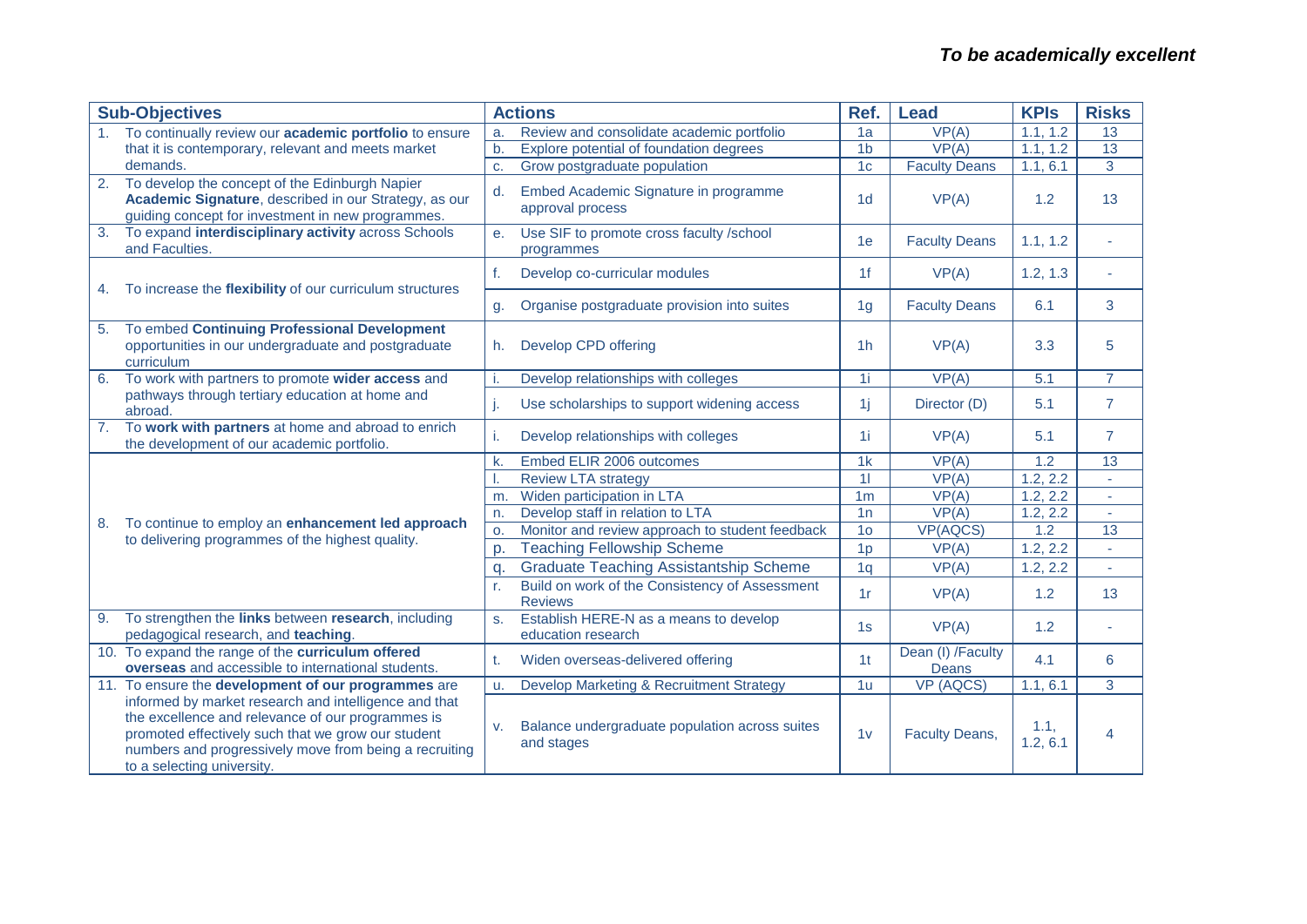## Strategic objective: *to develop confident employable graduates*

5.2.Edinburgh Napier University has historically been one of the leading universities in the United Kingdom on measures of graduate employability. Supporting our students to develop the skills and characteristics which will make them employable is now a core element of our Strategy and will be delivered through a combination of innovative curriculum design, effective student support and promotion of extra-curricular and co-curricular personal development.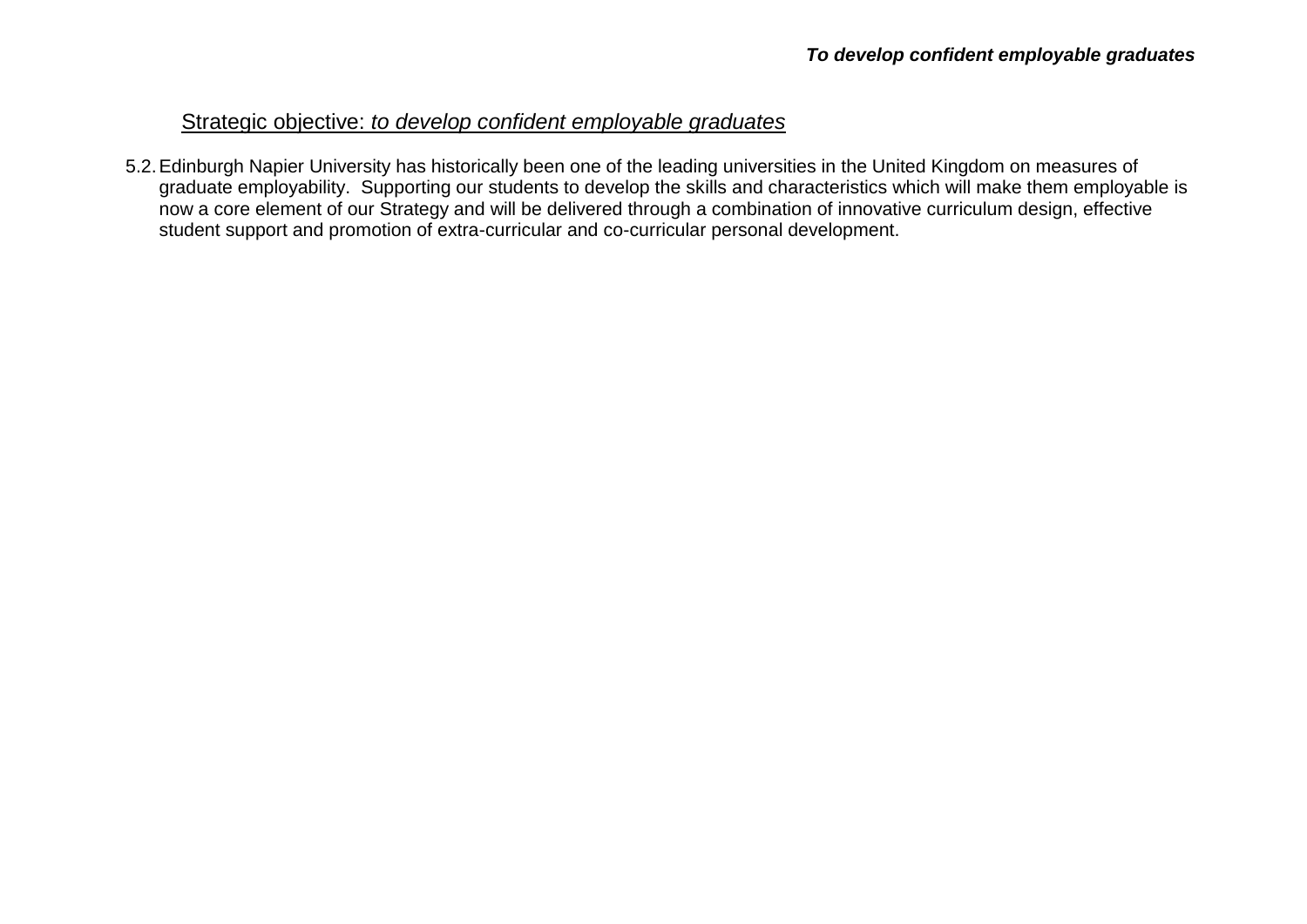|    | <b>Sub-Objectives</b>                                                                                                                                           | <b>Actions</b>                                                                   | Ref.           | Lead                           | <b>KPIs</b>      | <b>Risks</b>    |
|----|-----------------------------------------------------------------------------------------------------------------------------------------------------------------|----------------------------------------------------------------------------------|----------------|--------------------------------|------------------|-----------------|
|    |                                                                                                                                                                 | Link academic signature to attributes of confident<br>a.<br>employable graduates | 2a             | <b>VP(AQCS)</b>                | 2.3              | 13              |
|    | To develop our definition of Edinburgh Napier University<br>graduate attributes.                                                                                | Research business needs and promote our<br>b.<br>graduates                       | 2 <sub>b</sub> | <b>VP(AQCS)</b>                | 2.3              | 13              |
|    |                                                                                                                                                                 | <b>Implement Employability Action Plan</b><br>c.                                 | 2 <sub>c</sub> | <b>VP(AQCS)</b>                | 2.3              | 13              |
| 2. | To expand employer-linked and employer-based<br>teaching.                                                                                                       | Develop work-based learning provision<br>d.                                      | 2d             | <b>Faculty Deans</b>           | 6.1              | 5               |
|    |                                                                                                                                                                 | <b>Further develop Confident Futures</b><br>е.                                   | 2e             | <b>VP(AQCS)</b>                | 1.2, 2.3         | 13              |
| 3. | To ensure the continuous development of our academic                                                                                                            | Engage support for employability initiatives                                     | 2f             | Director $(D)$                 |                  |                 |
|    | portfolio reflects the changing needs of the economy.                                                                                                           | Link programme review activity with employer<br>g.<br>needs                      | 2g             | <b>Faculty Deans</b>           | 2.3, 1.2         | 13              |
| 4. | To develop a portfolio of academic support activities<br>aimed at enhancing student success and progression.                                                    | Embed 20 credits and changes to academic year<br>h.                              | 2 <sub>h</sub> | VP(A)                          | 2.1              | 16              |
| 5. | To develop an integrated approach to supporting<br>students in their early experience of university.                                                            | Implement student engagement monitoring                                          | 2i             | <b>VP(AQCS)</b>                | 1.2,<br>2.1, 4.3 | 16,11           |
| 6. | To provide a framework for the personal development of<br>our students.                                                                                         | Further development of PDP and PDT system                                        | 2j             | <b>VP(AQCS)</b>                | 1.2, 2.1         | 16, 11          |
|    |                                                                                                                                                                 | Develop service provision at main campuses<br>k.                                 | 2k             | <b>VP(AQCS)</b>                | 1.2, 4.3         | 11, 14          |
| 7. | To deliver systems and processes which meet the<br>needs of a diverse student body.                                                                             | Joined up student support services, with ISAS<br>and NSA.                        | 21             | <b>VP(AQCS)</b>                | 1.2, 4.3         | 11, 16          |
|    |                                                                                                                                                                 | <b>Deliver Equalities Schemes</b><br>m.                                          | 2m             | <b>VP(AQCS)</b>                |                  | $\overline{13}$ |
| 8. | To seek accreditation of our programmes where<br>appropriate.                                                                                                   | Expand professional recognition of programmes<br>n.                              | 2n             | <b>Faculty Deans</b>           | 1.2, 2.3         | 13              |
|    |                                                                                                                                                                 | Develop statement of student experience<br>о.                                    | 2 <sub>0</sub> | <b>VP(AQCS)</b>                | 1.2, 4.3         | 13,11,<br>16    |
| 9. | To develop the broader student experience and promote<br>co-curricular activities.                                                                              | Deliver sports strategy<br>D.                                                    | 2p             | <b>VP(AQCS)</b>                | 1.2, 4.3         | 11              |
|    | α.                                                                                                                                                              | Sighthill redevelopment and other physical<br>improvements                       | 2q             | <b>University</b><br>Secretary | 1.2, 6.5         | 14, (9?)        |
|    |                                                                                                                                                                 | Develop online and PC infrastructure<br>r.                                       | 2r             | <b>University</b><br>Secretary | 1.2              | 11              |
|    | 10. To develop our students as global citizens through<br>internationalisation of the curriculum and opportunity to<br>experience other countries and cultures. | Develop international and intercultural aspects of<br>s.<br>programmes           | 2s             | <b>Faculty Deans</b>           |                  |                 |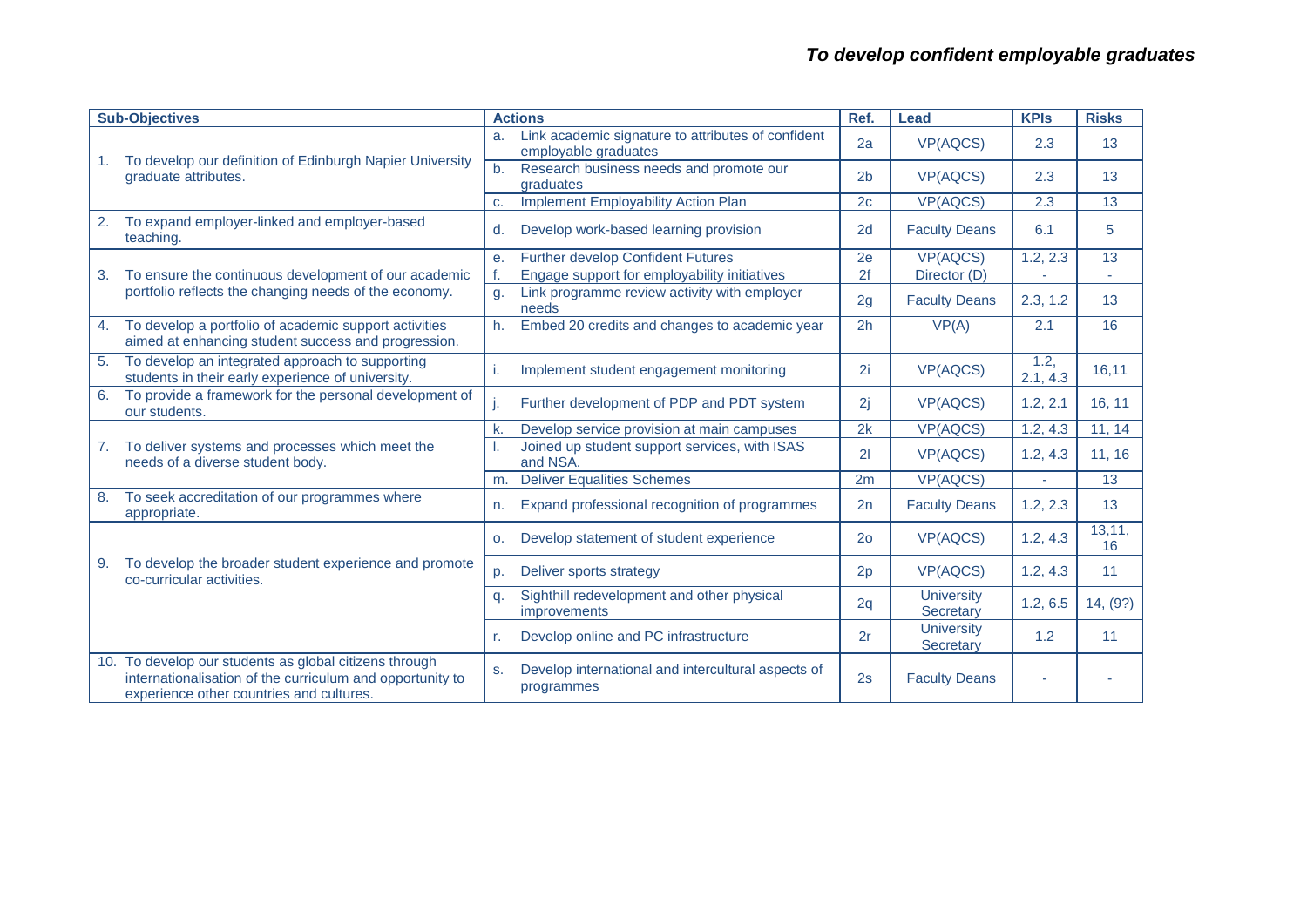#### **6. Strategic objective: to create, exploit and transfer knowledge**

Edinburgh Napier University is known for conducting research which is directly relevant to the needs of the Scottish economy and is developing an increasing presence in international research collaboration. The University is a leader in transferring knowledge to the public and private sector and has significant expertise across a range of disciplines which map onto Scotland's main economic sectors and cultural life. The University plans to build on those strengths and to increase the commercial income it generates through transfer of knowledge as well as the direct impact it makes on the Scottish economy.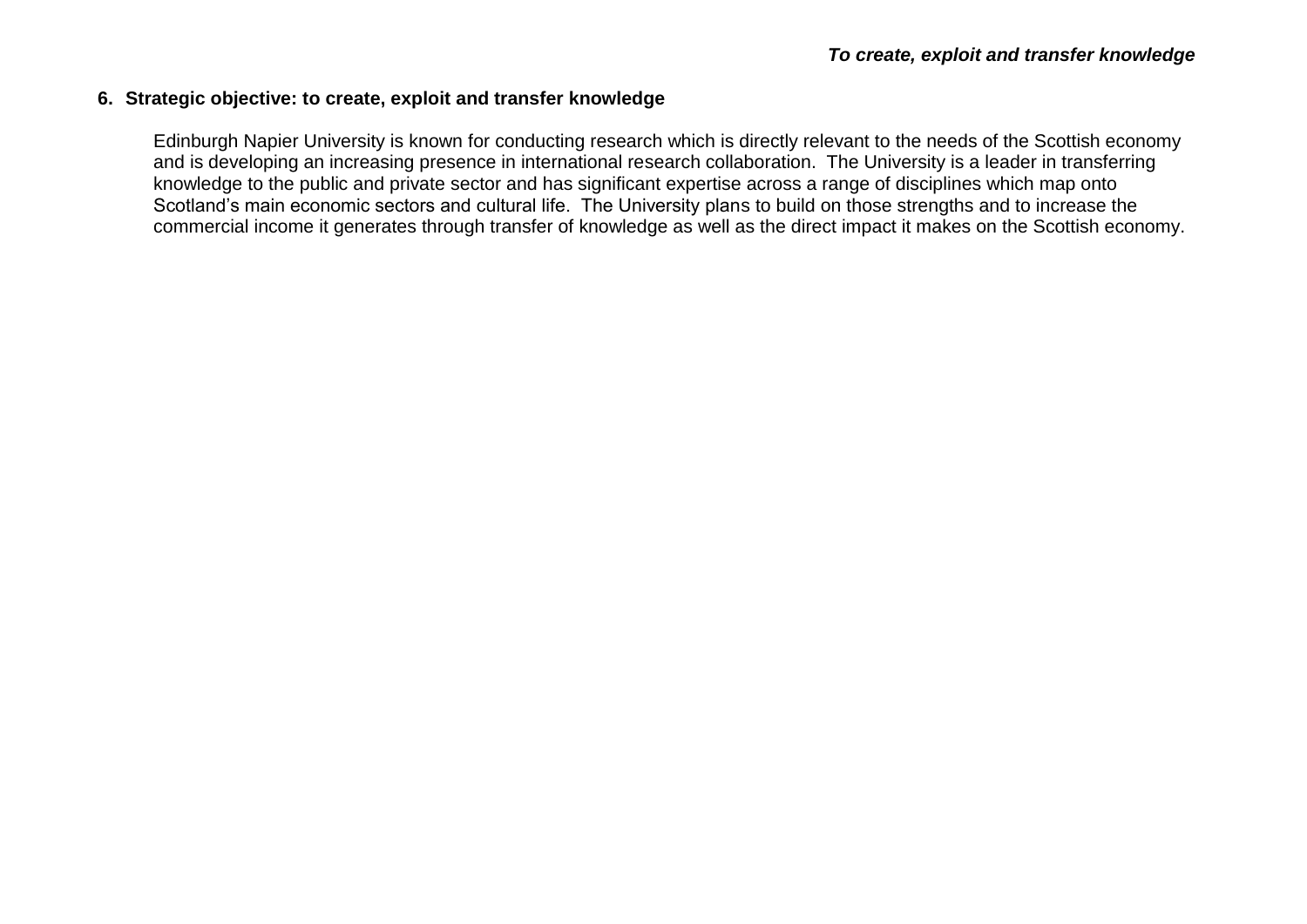| <b>Sub-Objectives</b>                                                                                                                                                               | <b>Actions</b>                                                          | Ref.            | Lead                           | <b>KPIs</b>      | <b>Risks</b>    |
|-------------------------------------------------------------------------------------------------------------------------------------------------------------------------------------|-------------------------------------------------------------------------|-----------------|--------------------------------|------------------|-----------------|
| To foster and support high quality applied and near-<br>1.                                                                                                                          | Faculties restructure research activities<br>a.                         | 3a              | <b>Faculty Deans</b>           | 3.1, 3.2         | 5               |
| market research aligned to identified social, economic                                                                                                                              | Collaborative research<br>b.                                            | 3 <sub>b</sub>  | VP(A)                          | 3.1, 3.2         | ä.              |
| and cultural needs.                                                                                                                                                                 | Diversify income for research<br>c.                                     | 3 <sub>c</sub>  | VP(A)                          | 3.1, 3.2         | $\overline{5}$  |
|                                                                                                                                                                                     | Prepare for Research Evaluation Framework<br>d.                         | $\overline{3d}$ | VP(A)                          | 3.1, 3.2         | $\overline{13}$ |
| To be a national leader in Knowledge Transfer.<br>2.                                                                                                                                | Establish University's knowledge transfer role with<br>e.<br>businesses | 3e              | VP(C)                          | 3.2              | 5               |
|                                                                                                                                                                                     | Deliver opportunities from 2KT and 2KT+                                 | 3f              | Director (KT&C)                | 3.2, 5.3         | 5               |
|                                                                                                                                                                                     | Support staff to undertake commercial activity<br>g.                    | 3 <sub>q</sub>  | VP(C)                          | 3.2, 3.3         | 5, 12           |
|                                                                                                                                                                                     | Develop Institutes as research, KT and CPD<br>h.<br>vehicles            | 3h              | <b>Faculty Deans</b>           | 3.2, 5.3         | 5               |
|                                                                                                                                                                                     | Support sectors affected by economic recession                          | 3i              | VP(C)                          | 3.2              | 5               |
| 3.<br>To enhance research leadership and research training.                                                                                                                         | Highest standards of research leadership and<br>management              | 3j              | VP(A)                          | 3.1, 3.2         | 13              |
|                                                                                                                                                                                     | Grow number of research students<br>k.                                  | 3k              | VP(A)                          | $\overline{3.3}$ |                 |
| To embed a culture of enterprise and innovation in the<br>4.<br>University and to raise awareness of the range of                                                                   | Support staff to undertake commercial activity<br>g.                    | 3 <sub>q</sub>  | VP(C)                          | $\overline{3.2}$ | 5, 12           |
| opportunities for commercial exploitation of knowledge.                                                                                                                             | Invest in virtual infrastructure for CPD                                | 3 <sub>l</sub>  | <b>University</b><br>Secretary | 3.2              | 5               |
| To increase the University's involvement in non-<br>5.<br>commercial knowledge exchange by influencing debate<br>on public policy, culture and society.                             | Engage public with research and expertise<br>m.                         | 3 <sub>m</sub>  | VP(A), VP(C)                   |                  | $\overline{13}$ |
|                                                                                                                                                                                     | Promote expertise with stakeholders<br>n.                               | 3n              | $VP(A)$ , $VP(C)$              | $\sim$           | 5, 13           |
| To support and incentivise staff engaged in research<br>6.<br>and knowledge transfer.                                                                                               | Reinvest in units which grow external income<br>о.                      | 3 <sub>o</sub>  | VP(C)                          |                  | 5, 12           |
| To work with both public and private sector partners at<br>7.<br>home and abroad to build our research and knowledge<br>transfer capacity and quality.                              | <b>Digital repository</b><br>D.                                         | 3p              | VP(A)                          |                  |                 |
| To build and maintain effective relationships to ensure<br>8.<br>that our research and knowledge transfer activity is<br>responsive to demand and developments in public<br>policy. | Influence public policy<br>q.                                           | 3q              | <b>Faculty Deans</b>           |                  | 13              |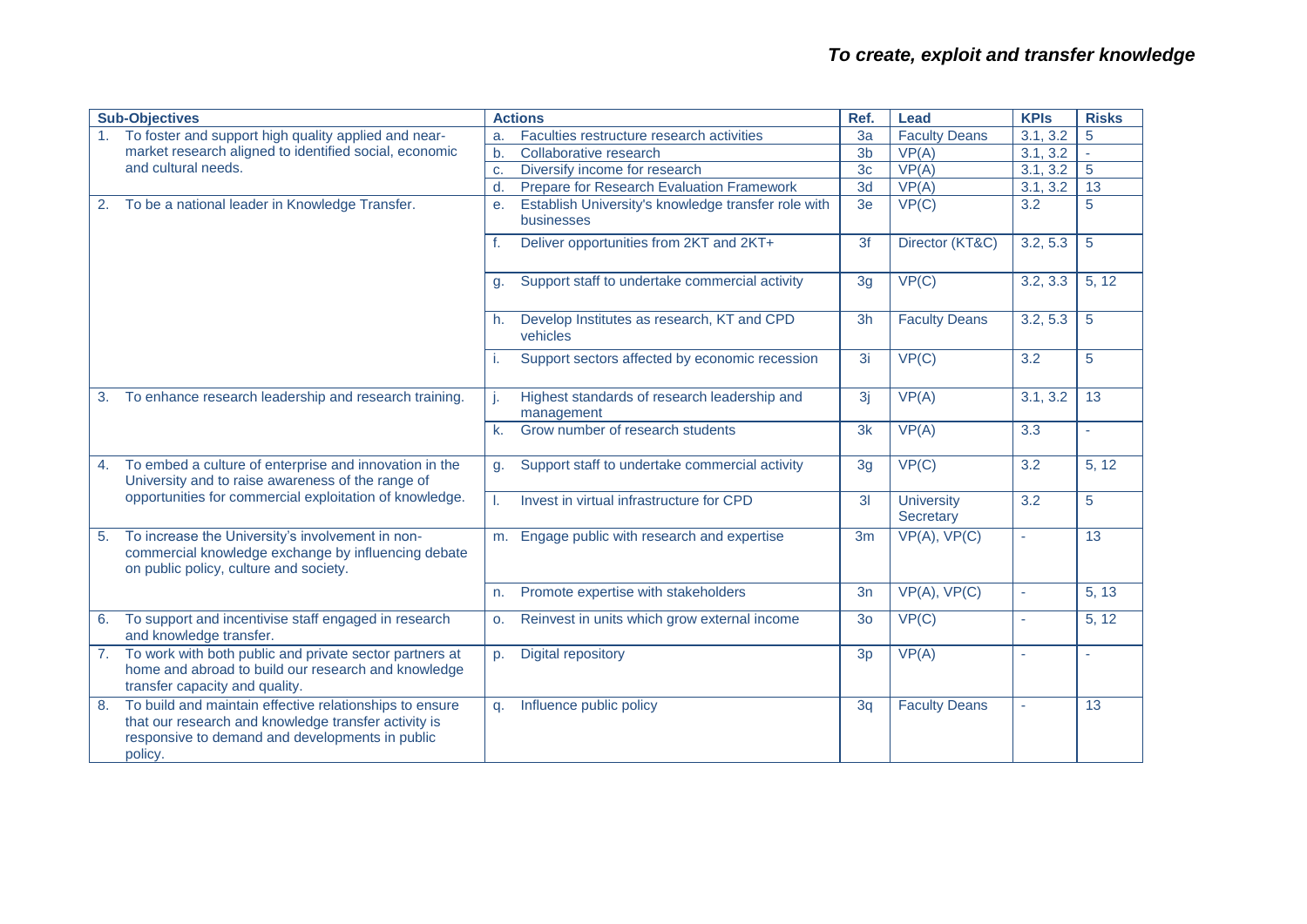#### **7. Strategic objective: to be an international university**

Edinburgh Napier University has significantly grown its international activity in recent years. It has grown the number of international students studying its programmes in Edinburgh and the number studying its programmes at partner institutions overseas, particularly in Hong Kong, where the University has been working with partners for over 20 years, and more recently in India. We have also grown the number of partners with which we have articulation agreements and with whom we collaborate on staff and student exchanges, notably in China and in a number of European Union countries. In the next three years we plan to internationalise all of our activities and deliver an international education and experience to all of our students while continuing to grow our population of international students.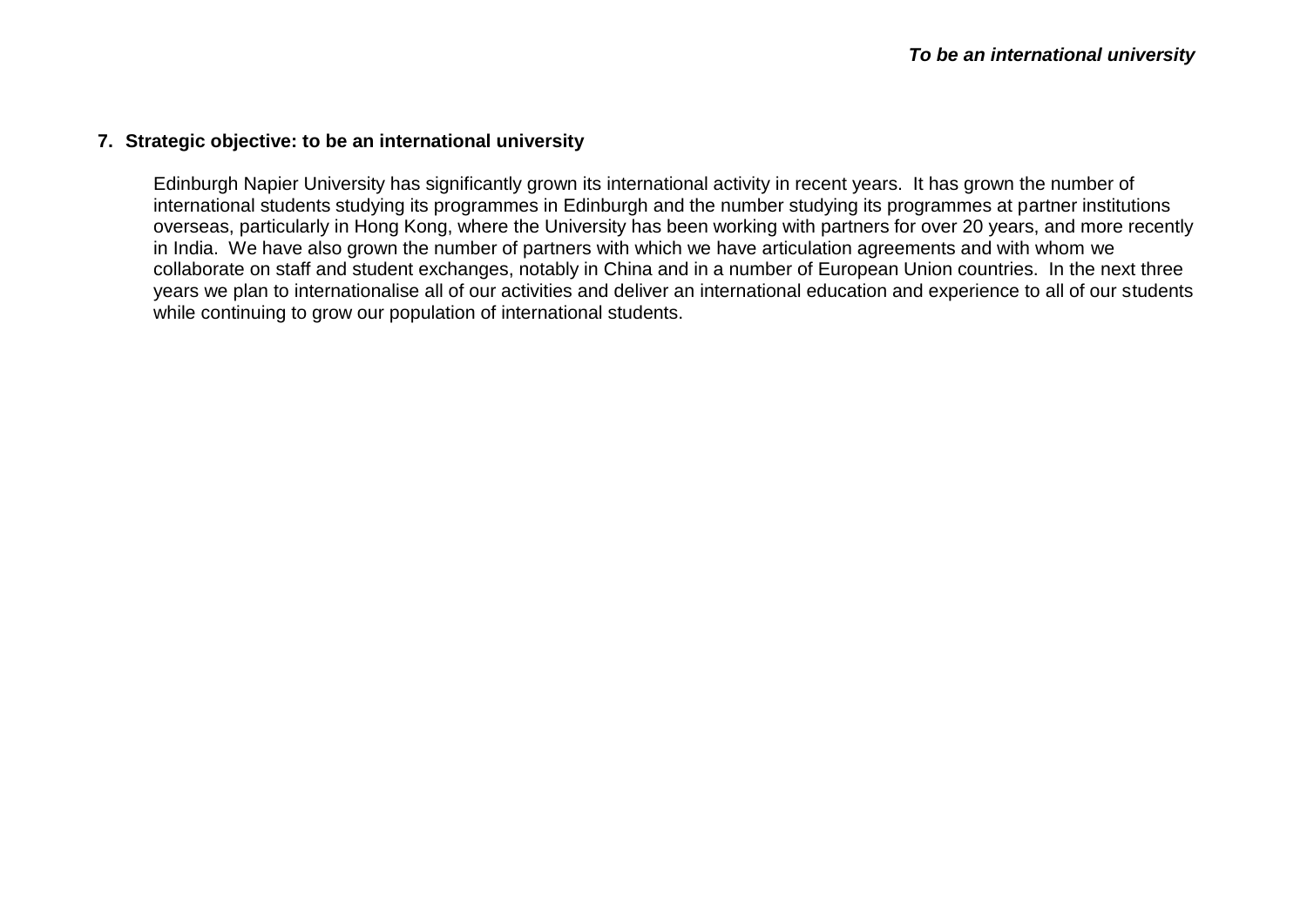|    | <b>Sub-Objectives</b>                                                                                                             |                | <b>Actions</b>                                                  | Ref.           | Lead                 | <b>KPIs</b> | <b>Risks</b>   |
|----|-----------------------------------------------------------------------------------------------------------------------------------|----------------|-----------------------------------------------------------------|----------------|----------------------|-------------|----------------|
|    | To develop a holistic approach to internationalisation.                                                                           | a.             | Embed internationalisation in policies and practice             | 4a             | VP(A)                | 4.3         | 13             |
|    |                                                                                                                                   | b.             | Embed internationalisation in curriculum approval<br>process    | 4 <sub>b</sub> | VP(A)                |             | 13             |
|    |                                                                                                                                   | c.             | Systems responsive to market opportunities                      | 4 <sub>c</sub> | VP(A)                | 4.1, 4.2    | 2, 6           |
|    |                                                                                                                                   | d.             | <b>International PR activity</b>                                | 4d             | VP(A)                | 4.1, 4.2    | 2, 6           |
| 2. | To broaden the geographical base of our international<br>activities.                                                              | e.             | Promote opportunities for overseas study                        | 4e             | <b>Faculty Deans</b> | 1.2         |                |
|    |                                                                                                                                   | f.             | Explore diversification of international markets<br>(on-campus) | 4f             | Dean (I)             | 4.1         | 6, 10,<br>18   |
|    |                                                                                                                                   | g.             | Develop business in the Americas                                | 4 <sub>q</sub> | Dean (I)             | 4.1         | 6              |
| 3. | To continue to expand our overseas partnerships and<br>deepen existing relationships.                                             | h.             | Wider range of programmes available in Hong<br>Kong and India   | 4h             | <b>Faculty Deans</b> | 4.2         | 6              |
|    |                                                                                                                                   | i.             | Explore more substantial presence in India                      | 4i             | VP(A)                | 4.2         | 6              |
| 4. | To promote the cross fertilisation of ideas and<br>experiences from different countries and cultures among<br>staff and students. |                | Philanthropic funding in support of exchanges                   | 4i             | Director (DO)        | 1.2, 4.3    |                |
| 5. | To increase on-campus international student numbers.                                                                              | $\mathsf{k}$ . | Grow on-campus international students                           | 4k             | Dean (I)             | 4.1         | 2, 10,<br>18   |
| 6. | To increase the number of students studying Edinburgh<br>Napier programmes overseas.                                              | h.             | Wider range of programmes available in Hong<br>Kong and India   | 4h             | <b>Faculty Deans</b> | 4.2         | 6              |
| 7. | To enhance the service offered to overseas applicants<br>to our programmes.                                                       |                | Smooth transition to PB Immigration System                      | 4 <sup>1</sup> | Dean (I)             | 4.1         | 2, 10          |
|    |                                                                                                                                   | m.             | Centralised international admissions                            | 4 <sub>m</sub> | <b>VP(AQCS)</b>      | 4.1         | 13             |
| 8. | To enhance the support services and systems offered to<br>international students.                                                 | a.             | Embed internationalisation in policies and practice             | 4a             | Dean (I)             | 4.3         | 2              |
| 9. | To develop a more strategic approach to our<br>partnerships in the European Union and our<br>engagement with the Bologna Process. | n.             | Develop European partner relationships                          | 4n             | <b>Faculty Deans</b> | 4.1, 5.2    | 4, 7           |
|    | 10. To create a culturally competent workforce by<br>developing a greater awareness of world cultures<br>among our staff.         | a.             | Embed internationalisation in policies and practice             | 4a             | VP(A)                | 4.3         | $\overline{2}$ |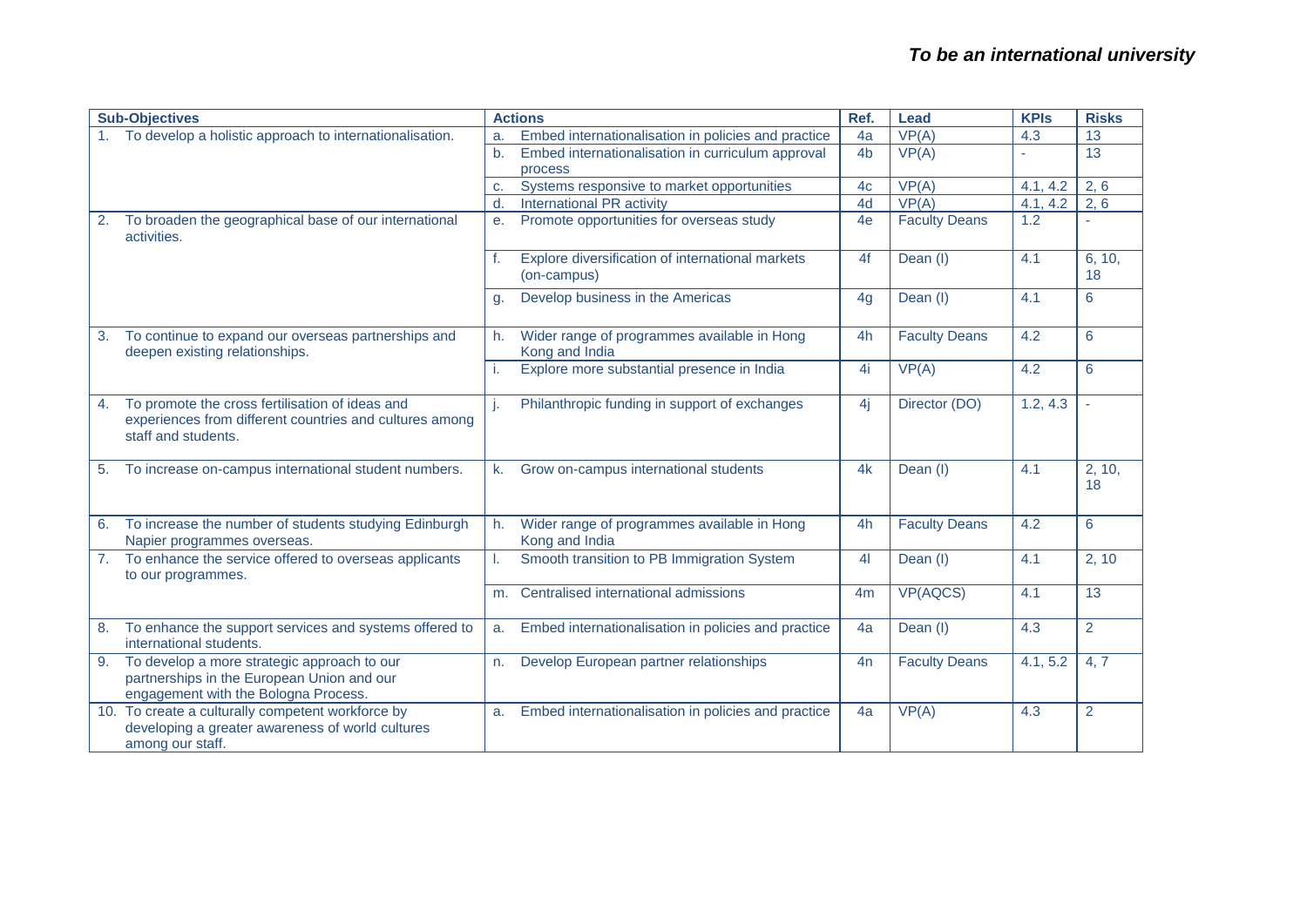#### **8. Strategic objective: to be a preferred partner**

Edinburgh Napier University has developed models of partnership, particularly with Scotland's Colleges and with a number of our overseas partners which are recognised as successful and through which the University has been able to innovate and to grow. Our commitment is to develop long-term, mutually beneficial relationships and this is recognised and appreciated by our partners and by government at home and overseas. We recognise that partnership will become increasingly important, enabling us to continue to innovate, to deliver programmes to a wider range of students, to transfer knowledge to a wider range of organisations and to become more efficient.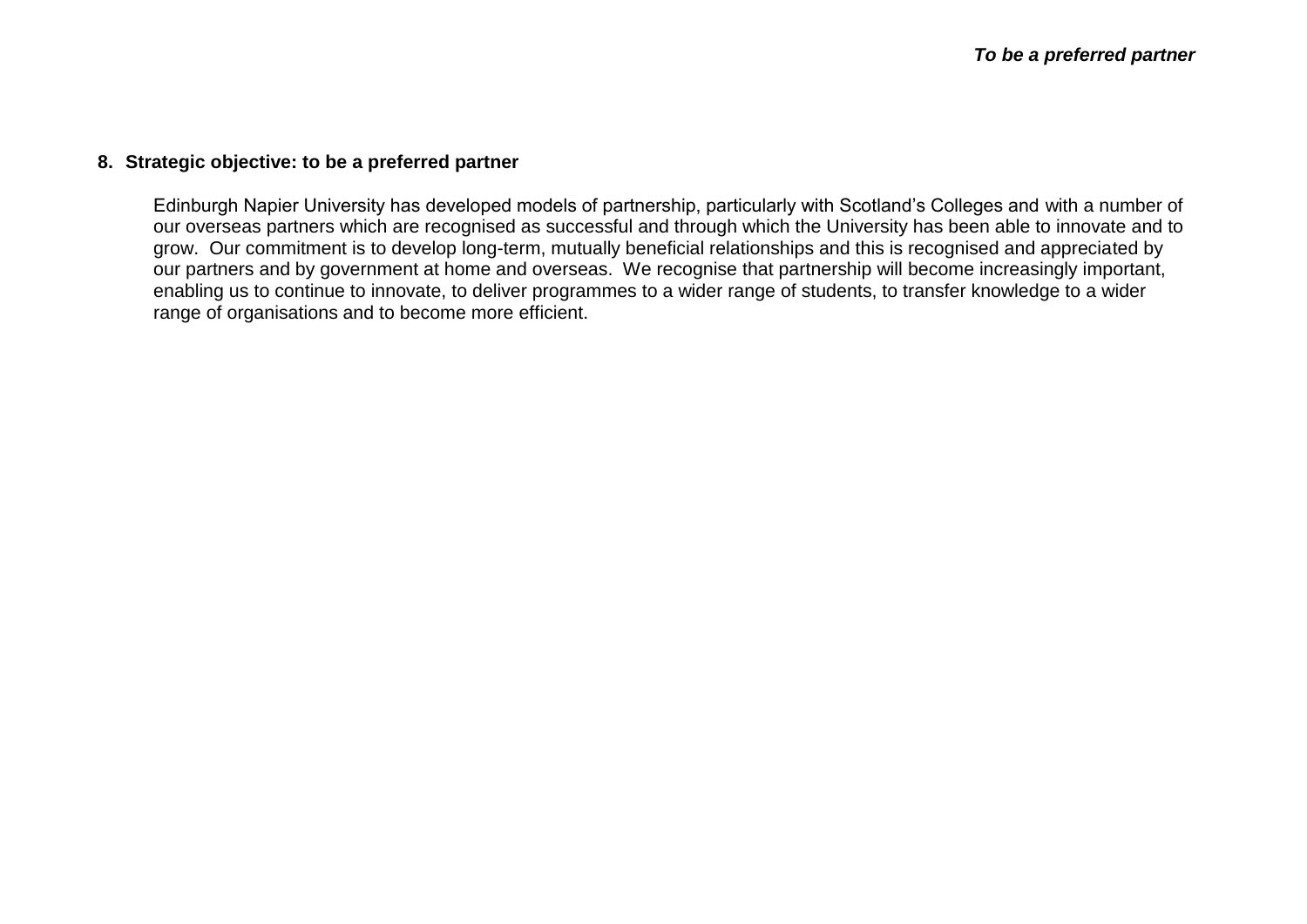| <b>Sub-Objectives</b>                                                                         | <b>Actions</b>                                                                | Ref.           | Lead                 | <b>KPIs</b> | <b>Risks</b>   |
|-----------------------------------------------------------------------------------------------|-------------------------------------------------------------------------------|----------------|----------------------|-------------|----------------|
| To develop partnerships which serve both parties'<br>business development needs.              | Develop academic links with Scottish Colleges<br>a.                           | 5a             | VP(A)                | 1.1, 5.1    | 3, 4, 7,<br>13 |
|                                                                                               | Work with other Scottish HEIs (research pools,<br>b.<br>ΚT                    | 5 <sub>b</sub> | VP(A)                | 3.1         | 13             |
|                                                                                               | Develop and expand relationships with UK<br>c.<br>schools                     | 5c             | <b>VP(AQCS)</b>      | 1.1         | 3, 4, 7,<br>13 |
|                                                                                               | Implement revised approach to articulation<br>α.<br>routes                    | 5d             | VP(A)                | 5.1, 5.2    | 3, 4, 7,<br>13 |
| To deliver a professional approach to relationship                                            | Strategic approach to managing alumni<br>е.                                   | 5e             | Director (D)         | ٠           |                |
| management.                                                                                   | Professional relationship management (including<br>managers and segmentation) | 5f             | <b>VP(AQCS)</b>      |             | 13             |
| To increase efficiency through collaboration and pooling<br>3.<br>of knowledge and resources. | Work with other Scottish HEIs (research pools,<br>b.<br>KT)                   | 5 <sub>b</sub> | VP(A)                | 3.1         | 13             |
| To broaden our range of partnerships and relationships.                                       | Work with other Scottish HEIs (research pools,<br>b.<br>KT)                   | 5 <sub>b</sub> | VP(A)                | 3.1         | 13             |
|                                                                                               | Promote University as preferred partner<br>g.<br>overseas                     | 5 <sub>q</sub> | Dean (I)             | 4.1, 4.2    | 6, 13          |
|                                                                                               | Build new private sector partnerships for CPD<br>h.                           | 5h             | <b>Faculty Deans</b> | 3.2, 6.1    | 5              |
|                                                                                               | Develop and expand relationships with UK<br>C.<br>schools                     | 5c             | <b>VP(AQCS)</b>      | 1.1         | 3, 4, 7,<br>13 |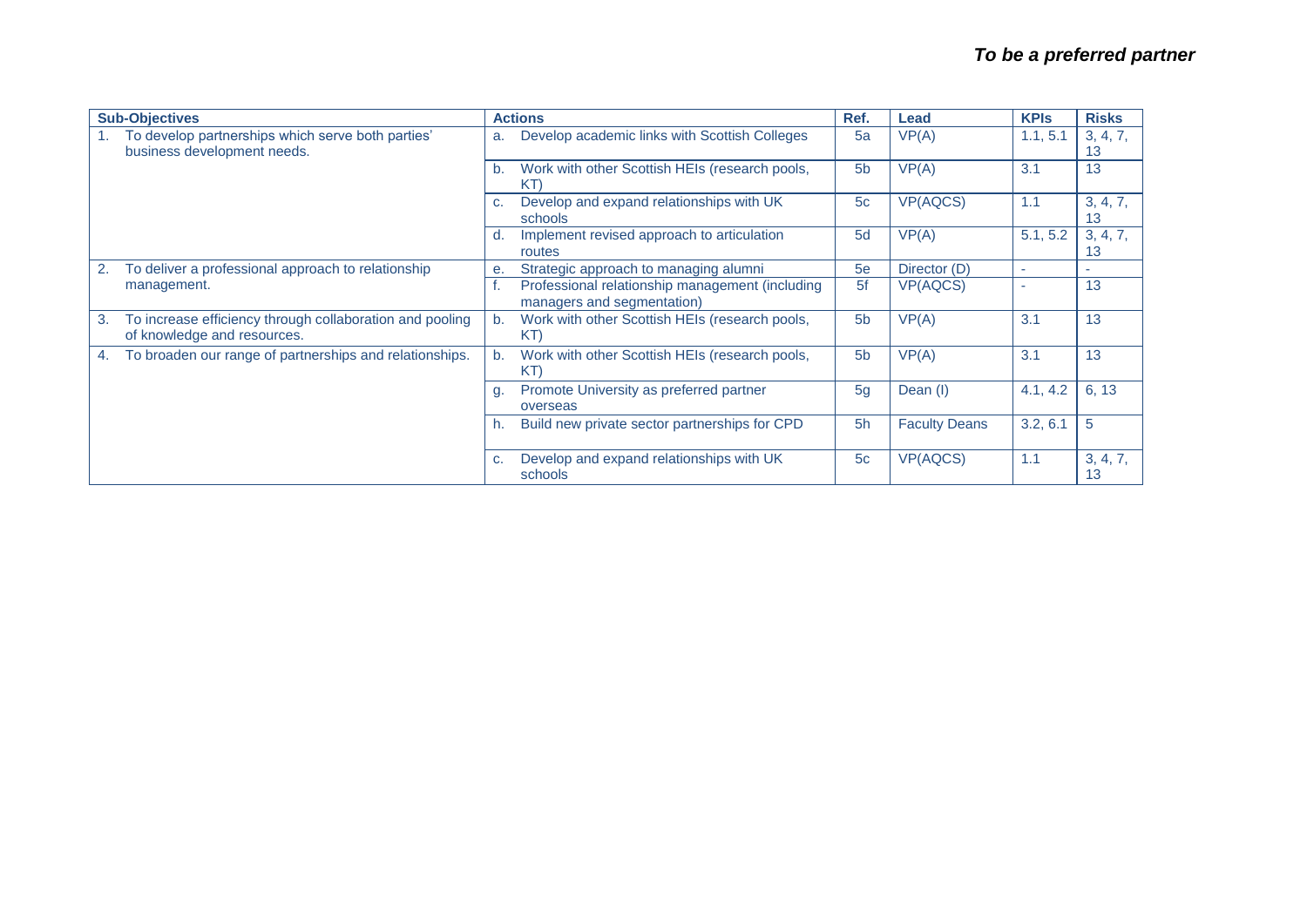#### **Strategic objective: to achieve the highest organisational standards**

Edinburgh Napier University has taken significant steps in recent years to improve the service it offers to its students and customers; to develop its staff and invest in their skills; to enhance its organisational effectiveness; and to streamline its processes and become more efficient. These measures have included significant internal reorganisation of the management, academic and professional services structures and the Sustainable Futures Initiative which is working to redesign and improve a number of key processes. We plan to continue this programme of improvement and to set high standards for teaching and other activities, to manage our resources efficiently, effectively and sustainably and to be a responsible business.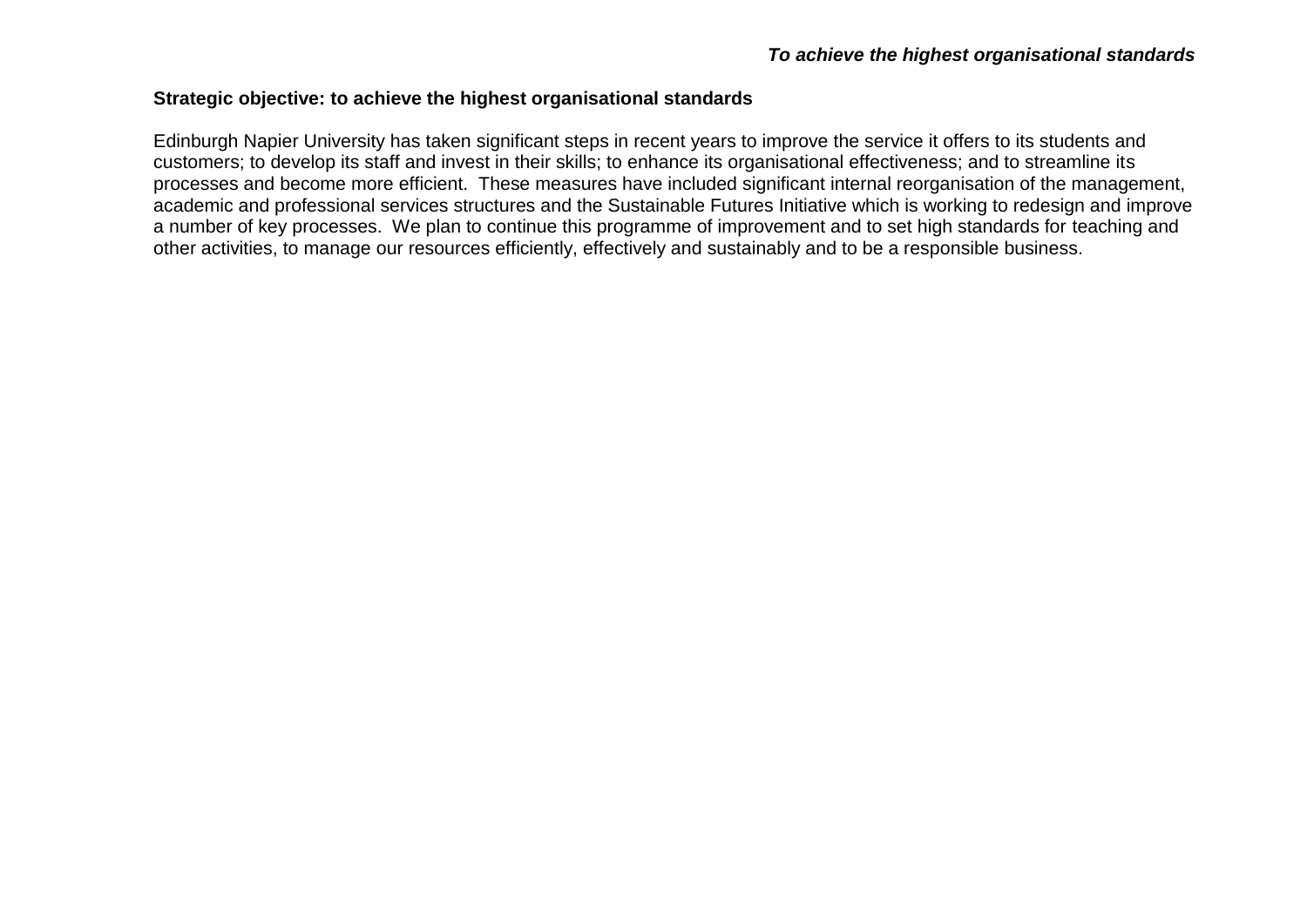|                  | <b>Sub-Objectives</b>                                                                                                                                                   |              | <b>Actions</b>                                     | Ref.           | Lead                           | <b>KPIs</b>                  | <b>Risks</b>          |
|------------------|-------------------------------------------------------------------------------------------------------------------------------------------------------------------------|--------------|----------------------------------------------------|----------------|--------------------------------|------------------------------|-----------------------|
| 1.               | To set high standards for service delivery to our students<br>and customers.                                                                                            | a.           | Professional support to admissions                 | 6a             | <b>VP(AQCS)</b>                | 1.1,                         | 3, 4, 7,              |
|                  |                                                                                                                                                                         | b.           | Review student regulations                         | 6 <sub>b</sub> | <b>VP(AQCS)</b>                | 5.1, 5.2<br>$\overline{1.2}$ | 13<br>$\overline{13}$ |
|                  | To build an organisational culture which is open and                                                                                                                    | c.           | Develop the Resource Allocation Model              | 6 <sub>c</sub> | Director (F)                   |                              |                       |
|                  | accessible.                                                                                                                                                             | d.           | <b>Single Equality Scheme</b>                      | 6d             | Director (HR)                  | ÷.                           | 12, 13                |
|                  |                                                                                                                                                                         | $\mathbf{e}$ | <b>Develop University staff values</b>             | 6e             | Director (HR)                  | 6.5                          | $\overline{12}$       |
| 3.               | To put in place policies and procedures which will enable us<br>to attract, retain and develop staff with the knowledge and<br>skills required to deliver our Strategy. | f.           | <b>Review HR policies</b>                          | 6f             | Director (HR)                  | 6.5                          | $\overline{12}$       |
| $\overline{4}$ . | To ensure that our staff are focussed on the achievement of<br>the University's Strategic Objectives.                                                                   | f.           | <b>Review HR policies</b>                          | 6f             | Director (HR)                  | 6.5                          | $\overline{12}$       |
| 5.               | To continually review our processes and structures to                                                                                                                   | g.           | Culture of process improvement                     | 6g             | Director (SDCI)                | 6.1, 6.2                     | 1, 11                 |
|                  | ensure that they are efficient and fit for purpose.                                                                                                                     | h.           | Programme management approach to projects          | 6h             | Director (SDCI)                |                              | 1, 11                 |
|                  |                                                                                                                                                                         | i.           | <b>Implement Workload Allocation Model</b>         | 6i             | Director (SDCI)                | ä,                           |                       |
| 6.               | To deliver a financial strategy which enables us to continue<br>to invest in our future development while controlling costs                                             | j.           | Embed cost conscious planning                      | 6i             | Director (SDCI)                | 6.2                          | 1, 11                 |
|                  | and increasing efficiency and effectiveness.                                                                                                                            | k.           | Reduce staff costs as % of income                  | 6k             | Director (HR)                  | 6.2                          | 1, 12                 |
|                  |                                                                                                                                                                         |              | Increase commercial income                         | 61             | <b>Faculty Deans</b>           | 3.2, 6.1                     | 5                     |
|                  |                                                                                                                                                                         | m.           | Increase philanthropic income                      | 6 <sub>m</sub> | Director (D)                   | 6.1                          |                       |
| 7.               | To invest in the facilities provided for our students and staff<br>to ensure that these are fit for purpose and competitive.                                            | n.           | Deliver new Sighthill campus                       | 6 <sub>n</sub> | <b>University</b><br>Secretary | 6.4                          | 14                    |
|                  |                                                                                                                                                                         | $\Omega$ .   | Maintain estates and control costs                 | 60             | <b>University</b><br>Secretary | 6.4                          | 1, 9, 11              |
|                  |                                                                                                                                                                         | p.           | Review long term estates needs                     | 6 <sub>p</sub> | <b>University</b><br>Secretary |                              | 1, 11                 |
| 8.               | To minimise the impact of our business on the environment<br>and ensure that we grow sustainably.                                                                       | q.           | <b>Implement Environmental Sustainability Plan</b> | 6q             | VP(C)                          | 6.6                          | $\overline{13}$       |
| 9.               | To make decisions based on sound management                                                                                                                             | r.           | Develop brand and position the University          | 6r             | <b>VP(AQCS)</b>                | $\overline{1.3}$             | 13                    |
|                  | information and market intelligence.                                                                                                                                    | j.           | Embed cost conscious planning                      | 6j             | Director (SDCI)                | 6.2                          | 1, 11                 |
|                  |                                                                                                                                                                         | S.           | Invest in management information                   | 6r             | Director (SDCI)                | 6.1                          | 2, 3, 4,<br>7, 16     |
|                  | 10. To deliver a Community Engagement Strategy which builds<br>mutually beneficial relationships with the communities in<br>which our business is located.              | t.           | <b>Implement CES</b>                               |                | <b>VP(AQCS)</b>                |                              |                       |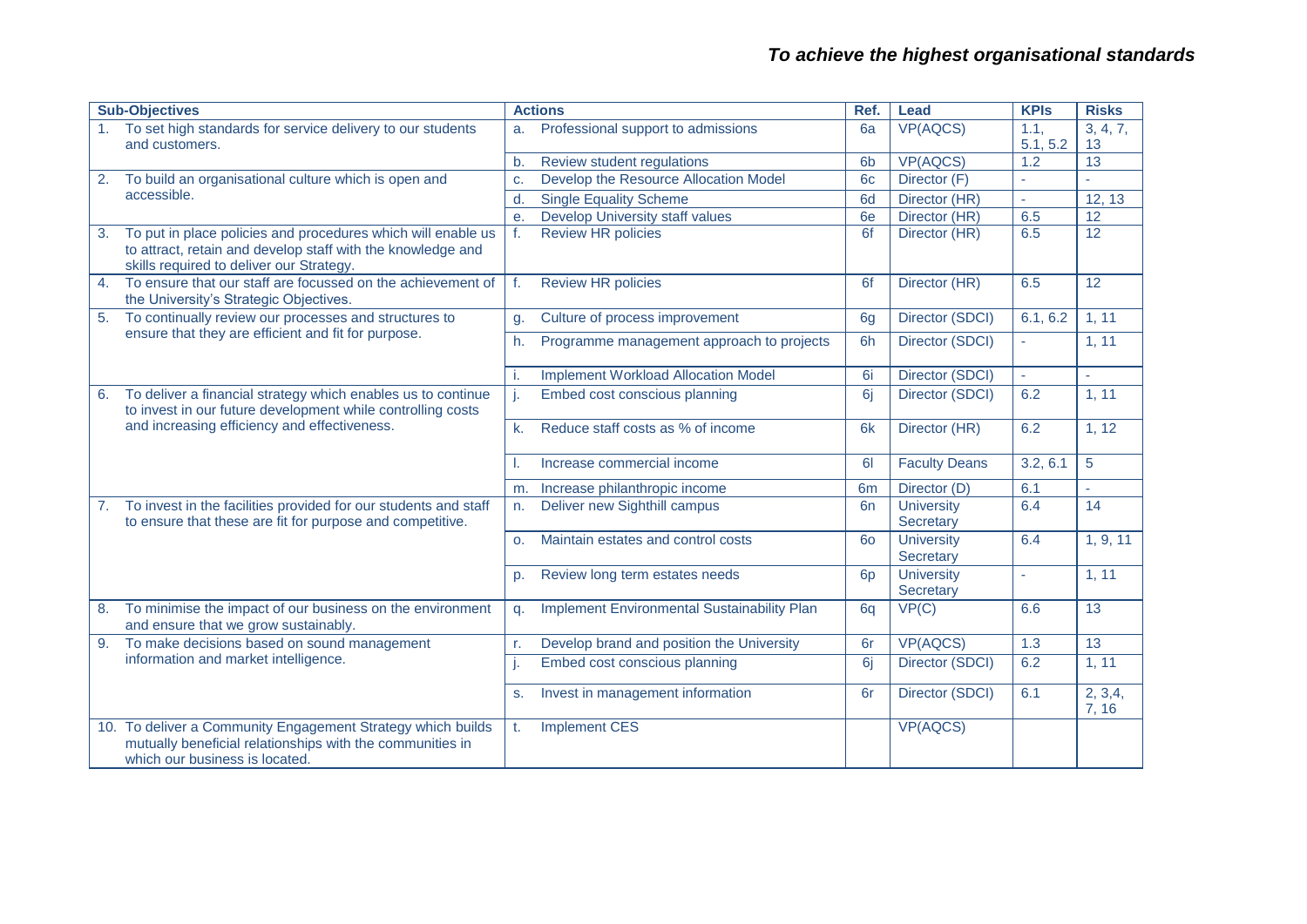### **Appendix A**

### **Thematic Strategies**

- 1. Academic Strategy
- 2. Development Strategy
- 3. Equalities strategies
- 4. Estates Strategy
- 5. Financial Strategy
- 6. Human Resources Strategy
- 7. IT and IS strategies
- 8. International Strategy
- 9. Learning Teaching and Assessment Strategy
- 10.Quality Enhancement Strategy
- 11.Research and Knowledge Transfer Strategy
- 12.Student Retention Action Plan
- 13.Widening Access Strategy (under review )
- 14.Employability Strategy
- 15.Student Experience Statement
- 16.Community Engagement Strategy
- 17.Marketing & Recruitment Strategy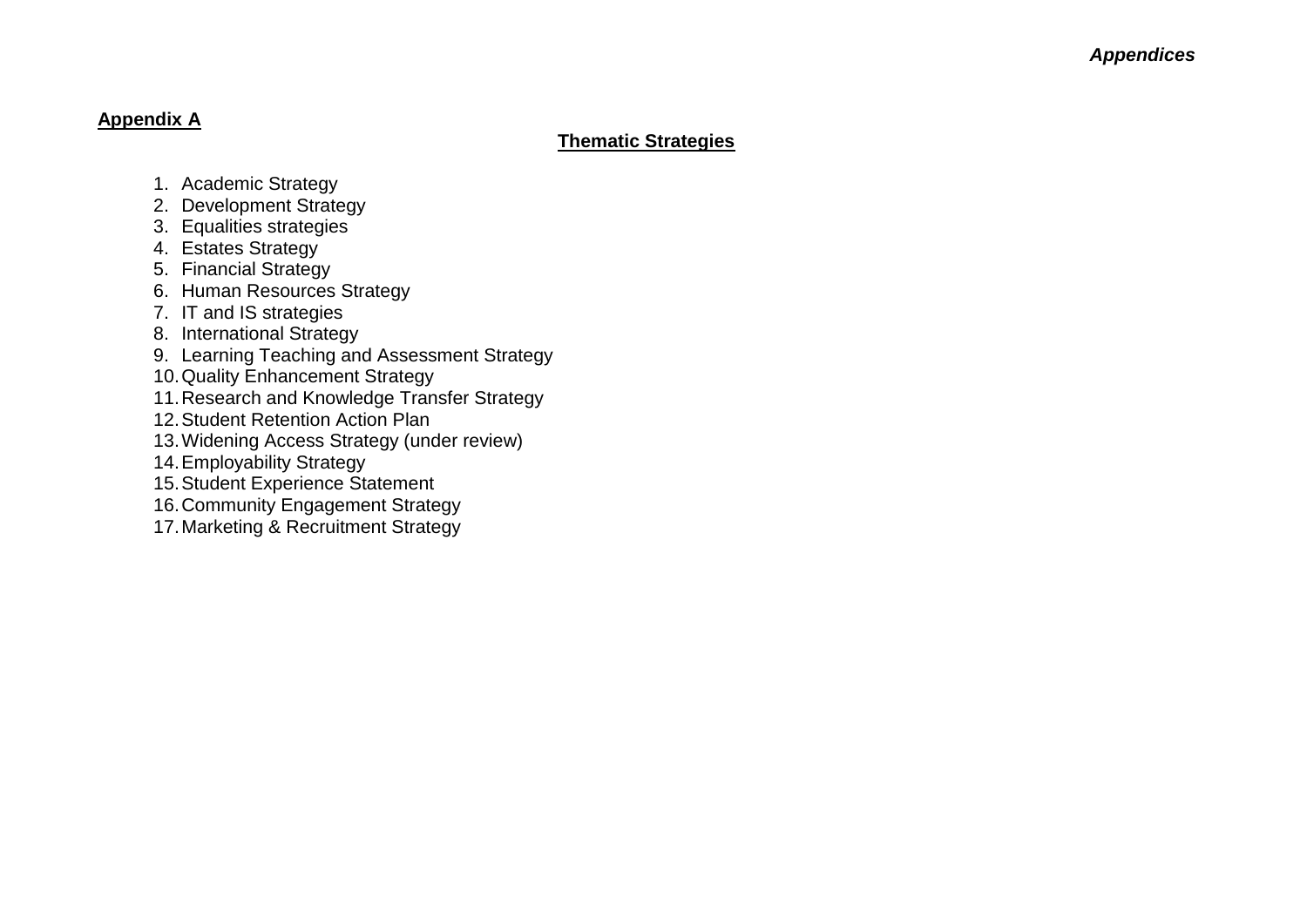## **Appendix B**

# **Top risks for academic year 2010/11**

| 1            | Failure to reduce costs in preparation for the anticipated decline in public funding from 2011 onwards.                                                        |
|--------------|----------------------------------------------------------------------------------------------------------------------------------------------------------------|
| $\mathbf{2}$ | Failure to meet on-campus international student numbers and associated fee income net of costs.                                                                |
| 3            | Failure to achieve planned targets for HEU PGT/PT student numbers.                                                                                             |
| 4            | Failure to control target undergraduate student numbers.                                                                                                       |
| 5            | Failure to achieve planned increase in commercial income.                                                                                                      |
| 6            | Failure to protect and develop overseas markets.                                                                                                               |
| 7            | Failure to balance our commitment to widening participation with the need to manage increased demand.                                                          |
| 8            | Failure to make sufficient progress in 2010/11 with the Craighouse disposal (planned for 2013).                                                                |
| 9            | Failure to invest adequately in student residences may impact negatively on student experience.                                                                |
| 10           | Failure to manage Points Based Immigration system effectively, including student engagement monitoring and implementation of Highly<br>Trusted Sponsor status. |
| 11           | Failure to maintain the quality of the student experience as a result of resource constraints.                                                                 |
| 12           | Failure to retain positive staff morale and trades union relations as a result of resource constraints.                                                        |
| 13           | Failure to protect the University's reputation, in particular as a university highly respected for graduate employability.                                     |
| 14           | Failure to manage a smooth transition and transfer of operations to the new Sighthill Campus.                                                                  |
| 15           | Failure to prepare for and manage major issues e.g. fire, IT failure, violent extremism, pandemic.                                                             |
| 16           | Failure to improve student retention rates.                                                                                                                    |
| 17           | Failure to programme manage projects and initiatives leads to unnecessary work, duplication of effort, and poor return from the time and<br>money invested.    |
| 18           | Failure to effectively implement the pathway college.                                                                                                          |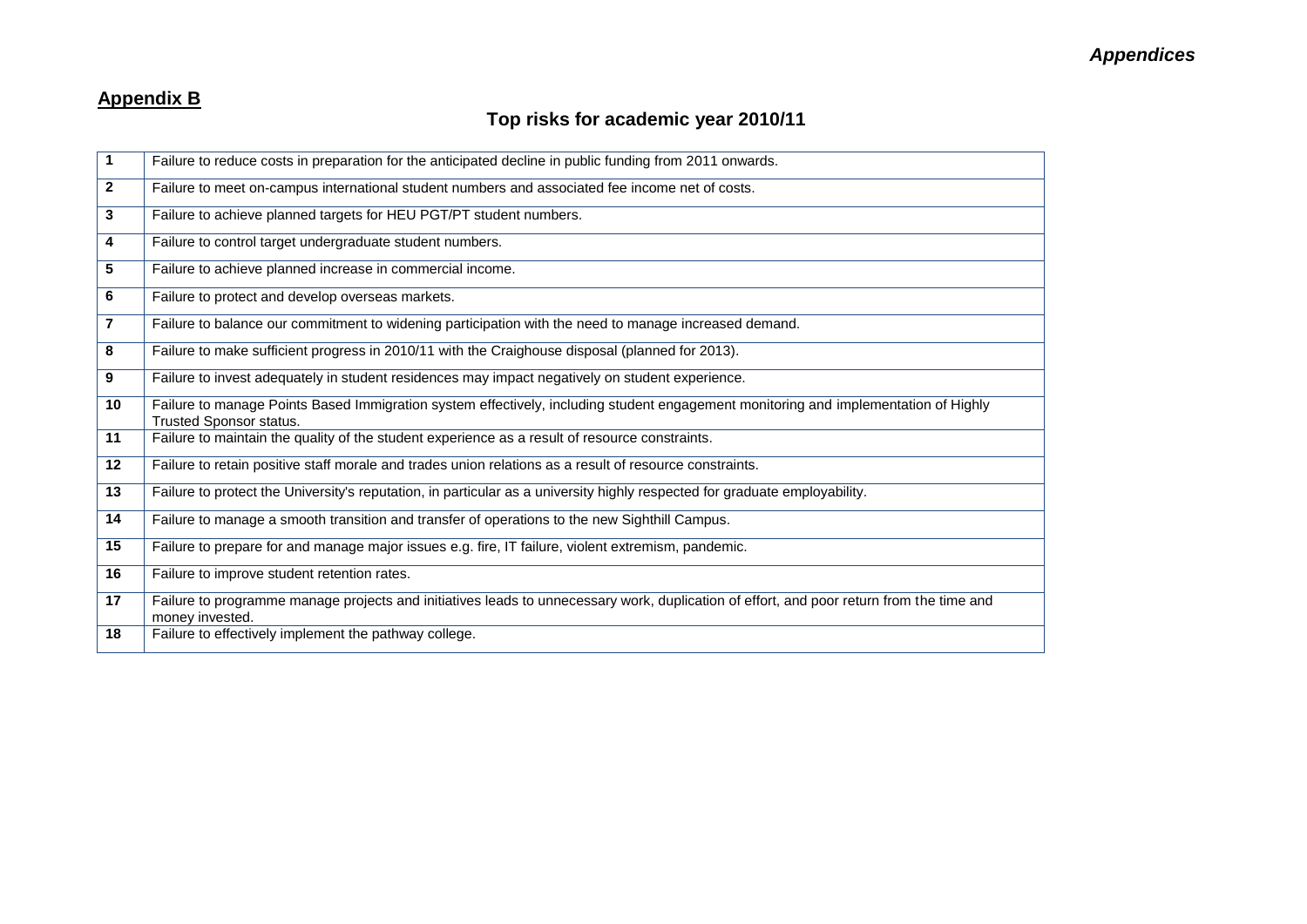# **Appendix C**

# **Top level Key Performance Indicators**

|     | To be academically excellent                     |                                                                                                                                                                                                               |
|-----|--------------------------------------------------|---------------------------------------------------------------------------------------------------------------------------------------------------------------------------------------------------------------|
| 1.1 | Applications                                     | Applications through UCAS for full-time undergraduate programmes, because these are<br>the majority of our applications and also can be readily compared with those of our<br>competitors                     |
| 1.2 | Student satisfaction                             | From November we will be able to use our National Student Survey outcome – the<br>composite figure used to create the NSS league table - which can be readily compared<br>with competitors                    |
| 1.3 | League table position                            | The 'basket' measure previously developed for Court which provides its own reference<br>points by indicating ranking as well as direction of travel                                                           |
|     | To develop confident employable graduates        |                                                                                                                                                                                                               |
| 2.1 | Progression                                      | Continuation following year of entry, using same definitions as HESA PIs Table 3 to<br>provide benchmark and direct comparison with competitors                                                               |
| 2.2 | Graduate outcomes                                | Percentage of third year cohort who graduate at the end of their programme with a 1 <sup>st</sup> or<br>2i; enables comparison with competitors via Unistats site                                             |
| 2.3 | Employability                                    | Percentage employed or undertaking further study within six months of graduation;<br>HESA published figure available for all universities                                                                     |
|     | To create, exploit and transfer knowledge        |                                                                                                                                                                                                               |
| 3.1 | Research income per academic staff<br><b>FTE</b> | Funding gained competitively for research from research councils, EU, public bodies,<br>charities and industry; aligned with definitions used for the SFC REG and HESA finance<br>returns to allow comparison |
| 3.2 | KT income per academic staff FTE                 | Income gained from third stream activities aligned with definitions used for SFC KTG<br>returns to allow comparison                                                                                           |
| 3.3 | <b>Commercial activity</b>                       | Growth in income and surplus gained from commercial activity: aligned with Gross Profit<br>returned in NUVL Annual Accounts                                                                                   |
|     | To be an international university                |                                                                                                                                                                                                               |
|     | 4.1   Ratio of home to overseas (EU and          | Measured in FTE and potentially capable of comparison with competitors from HESA                                                                                                                              |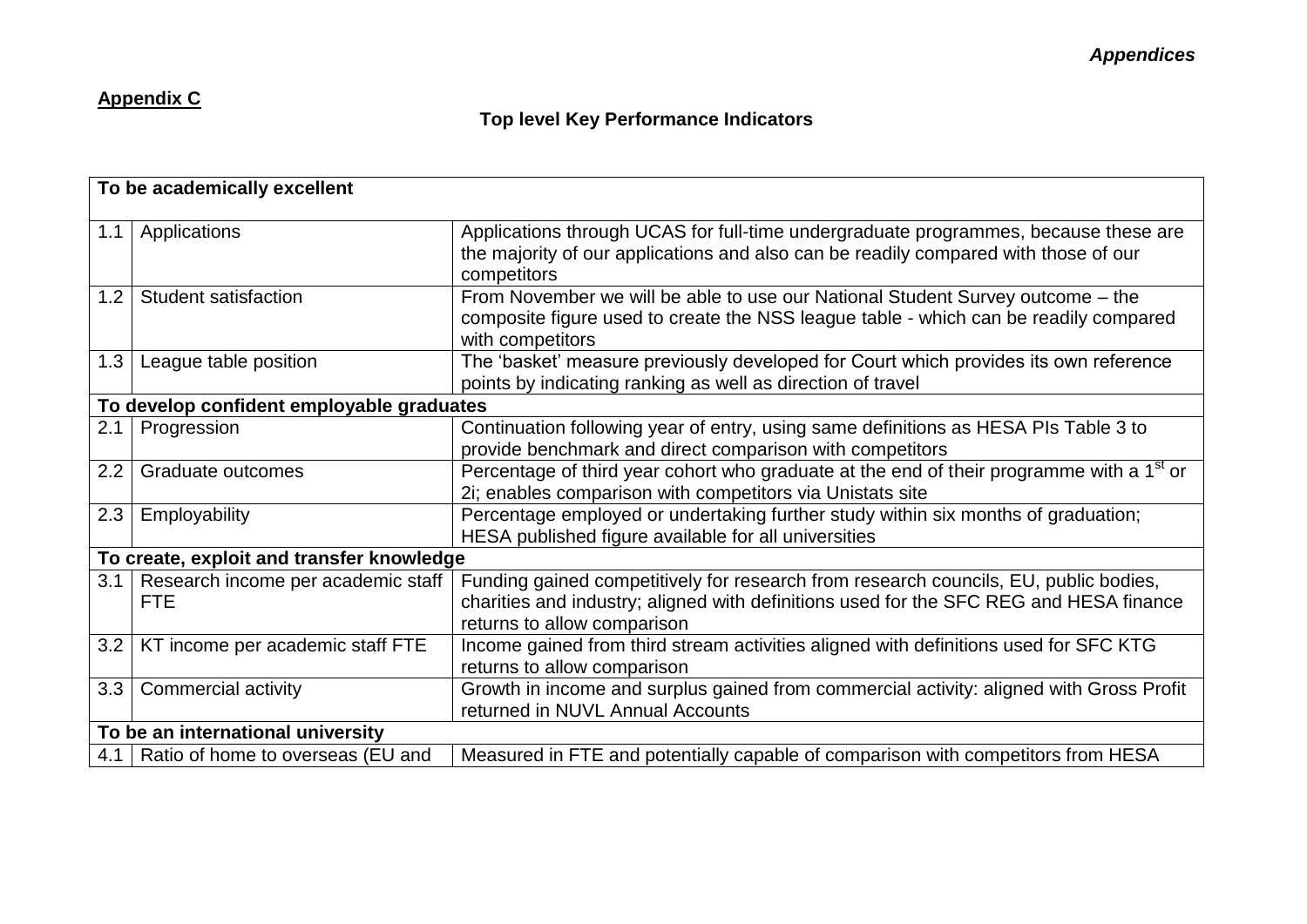*Appendices*

| non-EU) student numbers               | publications                                                                |
|---------------------------------------|-----------------------------------------------------------------------------|
| 4.2   Ratio of provision delivered in | Measured in FTE; no direct means to benchmark but Observatory on Borderless |
| Edinburgh to provision delivered      | Education and British Council provide occasional reports                    |
| overseas                              |                                                                             |

|     | To be a preferred partner                                                                                                          |                                                                                                                                                                                   |
|-----|------------------------------------------------------------------------------------------------------------------------------------|-----------------------------------------------------------------------------------------------------------------------------------------------------------------------------------|
| 5.1 | Percentage of UK Full-time First Degree entrants who<br>enter with advanced standing (partner colleges /non-<br>partner-colleges). | Indicates extent to which college entrants are able to articulate into<br>later years of degree programmes, indicating effective curriculum and<br>transition partnerships        |
| 5.2 | Percentage of all entrants who enter from non-UK<br>countries with advanced standing (non-UK EU /non-EU)                           | Indicates importance and strength of overseas partnerships                                                                                                                        |
| 5.3 | Number of active knowledge transfer partnerships                                                                                   | Indicates strength of partnership with industry; can be compared with<br>competitor universities                                                                                  |
|     | To achieve the highest organisational standards                                                                                    |                                                                                                                                                                                   |
| 6.1 | Annual underlying operating surplus and cash<br>generation/liquidity compared with financial plan                                  | Indicates financial health and sustainability                                                                                                                                     |
| 6.2 | Level of reserves and long term liabilities                                                                                        | Indicates financial strength                                                                                                                                                      |
| 6.3 | Percentage staff costs                                                                                                             | Staff costs as a percentage of income; can be compared with<br>competitors via HESA                                                                                               |
| 6.4 | <b>Staff satisfaction</b>                                                                                                          | From regular staff satisfaction survey; indicator of morale in relation<br>to leadership and working conditions; may be able to create small<br>benchmarking group for comparison |
| 6.5 | Percentage expenditure on estates maintenance                                                                                      | Percentage spent on estates maintenance as a percentage of<br>insured value. Indicates level of care for estate; can be compared<br>with competitors via HESA                     |
| 6.6 | Carbon emission                                                                                                                    | Figure now being routinely calculated based on energy usage, with<br>achievement of reduction targets monitored by Carbon Trust                                                   |